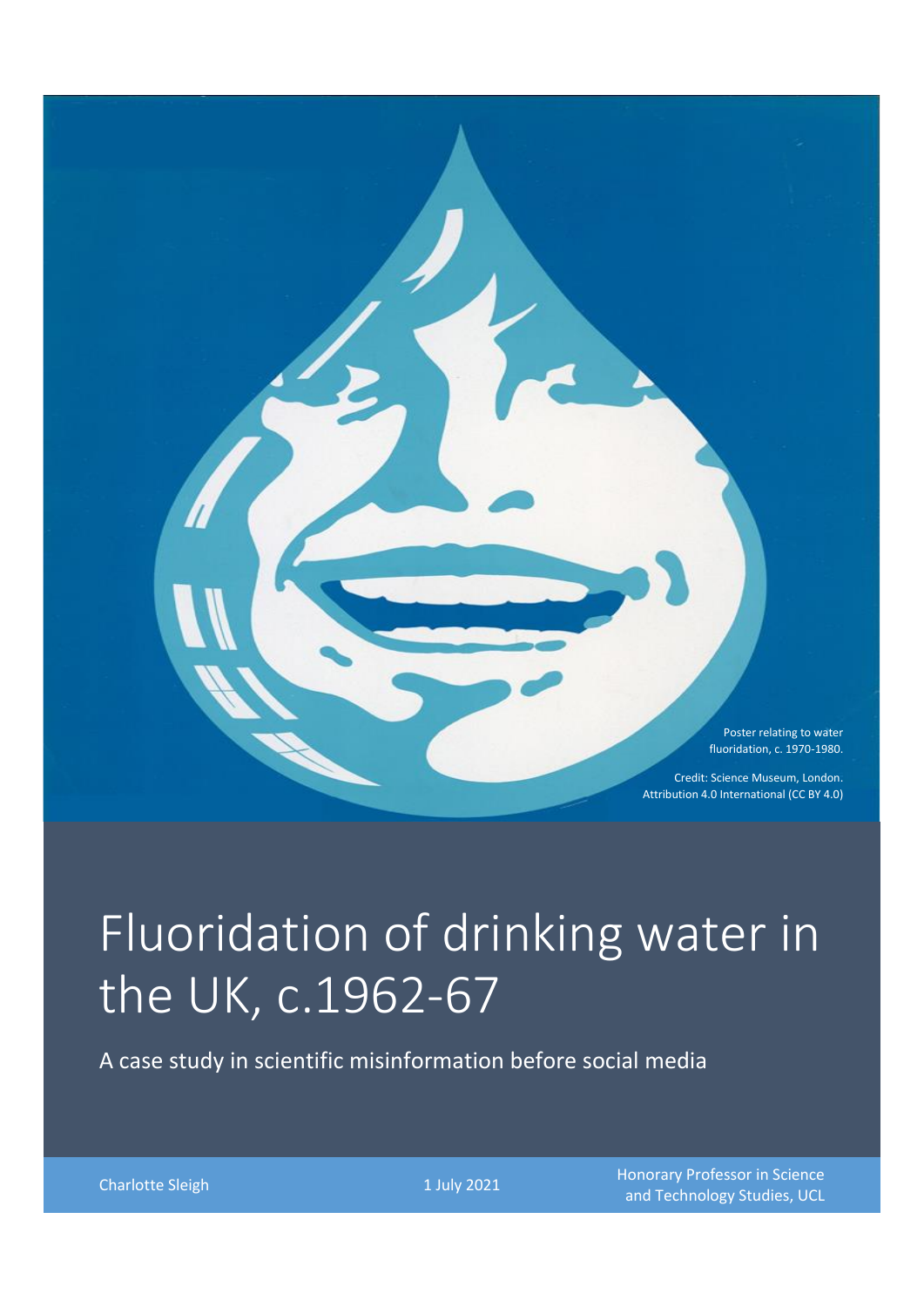## Contents

| 1.                                                                                      |     |  |  |
|-----------------------------------------------------------------------------------------|-----|--|--|
| 2.                                                                                      |     |  |  |
| 3.                                                                                      |     |  |  |
| 4.                                                                                      |     |  |  |
|                                                                                         |     |  |  |
|                                                                                         |     |  |  |
| 5.                                                                                      |     |  |  |
|                                                                                         | 5.1 |  |  |
| 5.2 Epistemological and rhetorical features of literature in mis/information pathways16 |     |  |  |
| 6.                                                                                      |     |  |  |
|                                                                                         |     |  |  |
|                                                                                         |     |  |  |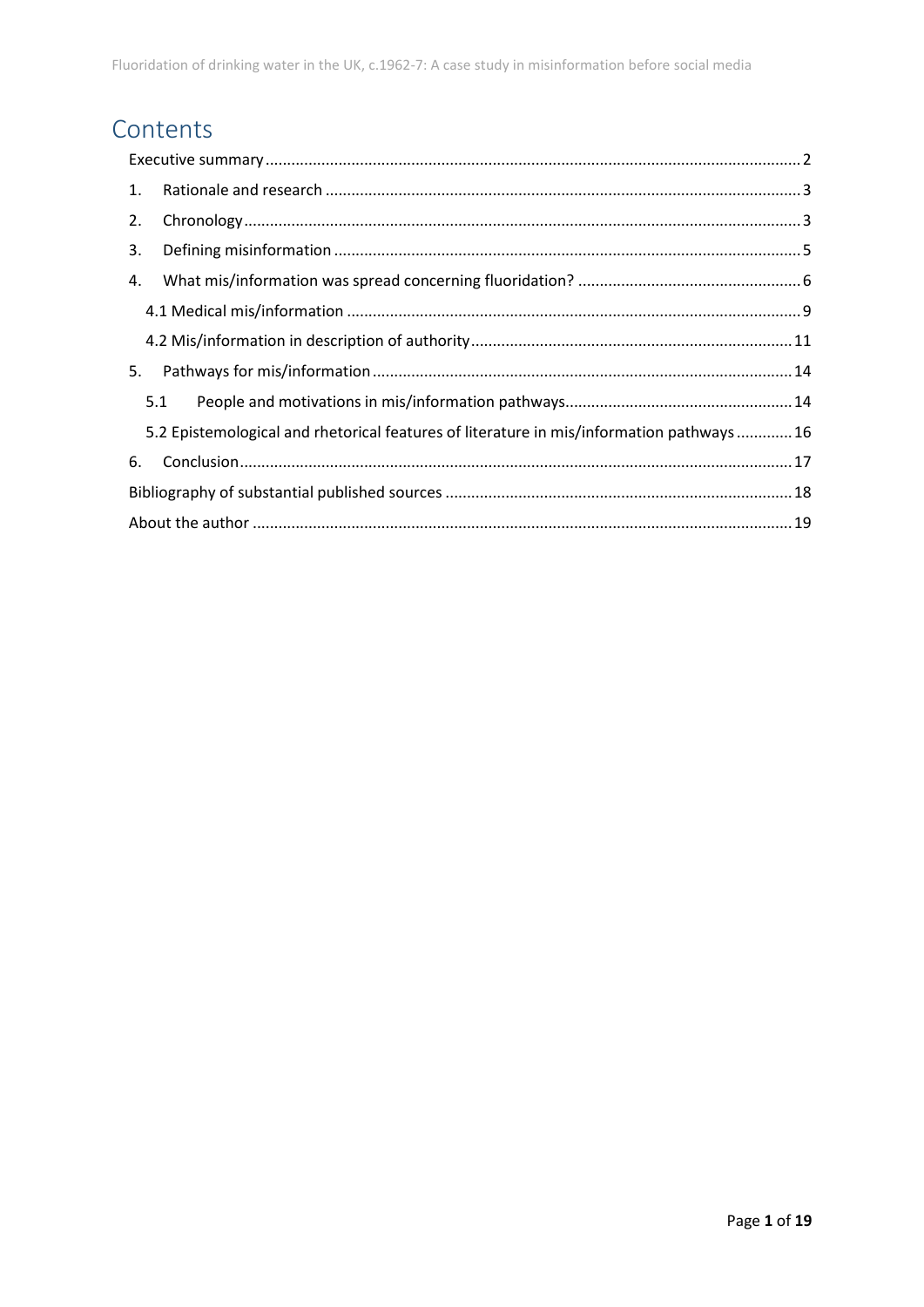## <span id="page-2-0"></span>Executive summary

- 1. 'Misinformation' is a sociologically and epistemologically blunt term with which to consider the transmission of claims amongst the general public.
	- 1.1. It can be seen as a spectrum of truthfulness.
	- 1.2. Asymmetries of power and knowledge must be taken into account; misinformation can be understood as a tactical attempt to 'argue'
		- 1.2.1.when there is scope for disputing the completeness and relevance of scientific findings;
		- 1.2.2.when true information is presented in a form and manner that is indistinguishable from misinformation;
		- 1.2.3.when no platform for direct engagement with scientific authorities/governors is available.
- 2. Debates about the safety of sodium fluoride in water peaked in Britain between 1962 and 1967, when local authorities were tasked by central government with deciding whether or not to fluoridate their water supplies.
- 3. There is evidence to suggest that both sides in the debate were regarded as excessively exercised by the silent majority of citizens. Nevertheless, vocal anti-fluoridators carried the day in terms of policy.
- 4. A relatively small number of gatekeepers injected the mis/information into the public domain that fuelled the debate.
- 5. Mis/information about sodium fluoride circulated via long pamphlets; short flyers; local newspaper articles, editorials and letters; TV and national media; public and private meetings; and rumour.
	- 5.1. The more local and/or private the forum, the more incendiary the mis/information tended to be.
- 6. Mis/information about sodium fluoride took two main forms. Both were often backed with references to research, with varying levels of plausibility:
	- 6.1. Claims about medical effects.
	- 6.2. Claims about 'expert' knowledge:
		- 6.2.1.concerning an alleged lack of expert consensus *per se*;
		- 6.2.2.concerning experts' alleged objections to water fluoridation.
- 7. There was rhetorical similarity between pro-and anti-fluoridation propaganda which made it difficult for the public to distinguish between them.
- 8. There was an epistemological advantage to the anti-fluoridation position in that it is easier to point out scope for doubt than to prove complete efficacy and safety.
- 9. There was a lack of clarity to the pro-fluoridation position in terms of utility of the intervention and in terms of causal pathway.
- 10. There was no pathway for the legitimate expression of concern owing to the hiatus between dental and medical expertise; between these and expertise within national government; and between these and local authorities, deputed to defend the science without any knowledgebase to do so.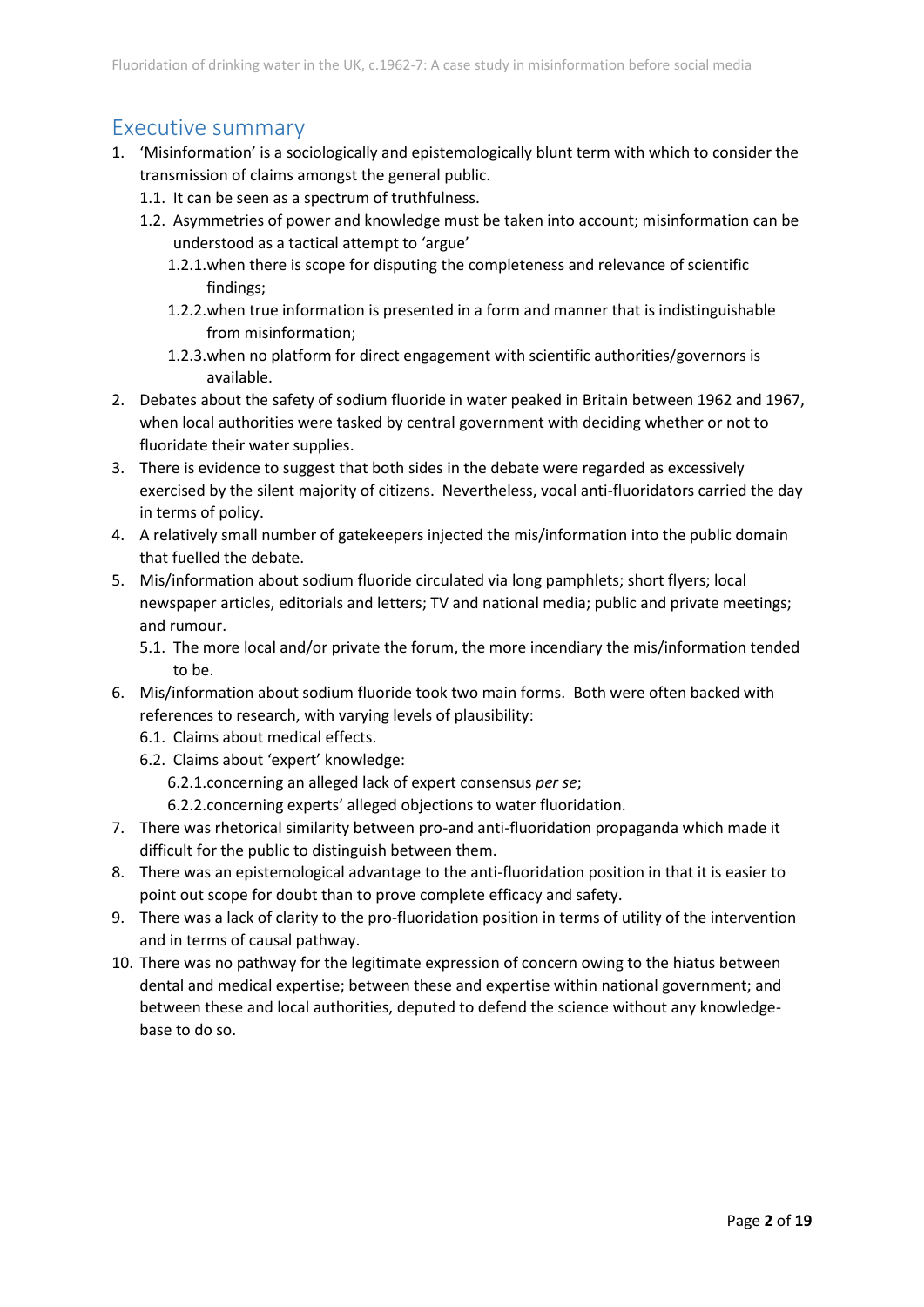## <span id="page-3-0"></span>1. Rationale and research

Recent public panics based on scientific misinformation (e.g. the anti-vaxxer movement and 5G conspiracy theories) have been fuelled (indeed, arguably constituted) by social media. Examining an episode of widespread scientific misinformation that occurred before the era of social media provides - if not a controlled historical experiment - a case-study for suggesting which aspects of widespread scientific misinformation are specific to an era of social media, and which can occur irrespective of medium. It can thus inform future engagement within and beyond social media for good public conversations about science.

This case study is based upon the public furore about the fluoridation of drinking water in the UK from the late 1950s to the late 1960s. The research methods have been historical, comprising a review of public expressions of 'scientific' doubts about fluoridation. The majority of sources have been letters to national and local newspapers; news items in local newspapers (more inclined than national titles to report on points made in local meetings); and anti-fluoridation literature produced in the period. Parliamentary discussions have also been reviewed in full. While not strictly quantitative in nature, the research has taken account of what constituted widely-circulated (as opposed to niche) arguments and allegations. The research was affected by the Covid-19 pandemic and was restricted to such sources as were accessible online.<sup>1</sup> Contact was sought with two key parties still in existence, the National Pure Water Association and the British Housewives' League, but neither responded to inquiries.

## <span id="page-3-1"></span>2. Chronology

In 1945, scientists conducted the first controlled trial of water fluoridation in Grand Rapids, Michigan, to discover whether it would reduce the incidence of dental caries in the population. The first known UK experiment on the dental effects of fluoridation was in 1949; in it, children in a Cheshire orphanage had their teeth painted with fluoride. The following year, a larger trial on fluoride-painting of teeth was carried out in Fife, on 3000 children - this time with family consent.

Evidence for the success of the American trials was accepted by dentists and many politicians (including President Eisenhower) by around 1951, and in June of that year, Anglesey County Council (Wales) first sought permission to fluoridate its water supply. The British government sent a mission to the US and Canada in 1952 to find out more about the results of North American trials; its report was published in 1953.<sup>2</sup> In 1954, Kilmarnock (Scotland) announced an experiment on water fluoridation that took advantage of its natural 'control' set-up in the form of two reservoirs (one to be fluoridated, the other not). 1954 also saw the first opposition to 'mass medication' expressed in UK parliamentary debate. Between 1954 and 1956, Anglesey, Kilmarnock, Watford (southern England) and Andover (ditto) all began trial fluoridation projects, and local protests ramped up. In response to the strength of public objection, Andover ceased fluoridation in 1958, with Kilmarnock following suit in 1962. The National Pure Water Association (NPWA) was established in 1960 by Lord Douglas of Barloch, the person who had spoken against fluoridation in the Lords in 1954. The NPWA went on to play a substantial role in producing literature objecting to fluoridation, and generally encouraged and supported local campaigners on the topic.

<sup>&</sup>lt;sup>1</sup> In particular, local archives at the sites of the four trial sites (Anglesey, Kilmarnock, Watford and Andover) could not be accessed. Science-fiction fanzines and women's magazines, which were hoped to yield additional sidelights on the debate, could not be examined in their respective archives.

<sup>&</sup>lt;sup>2</sup> Ministry of Health, 'Fluoridation of Domestic Water Supplies in North America as a Means of Controlling Dental Caries: Report of the United Kingdom Mission, Feb-April 1952' (London: HMSO, 1953).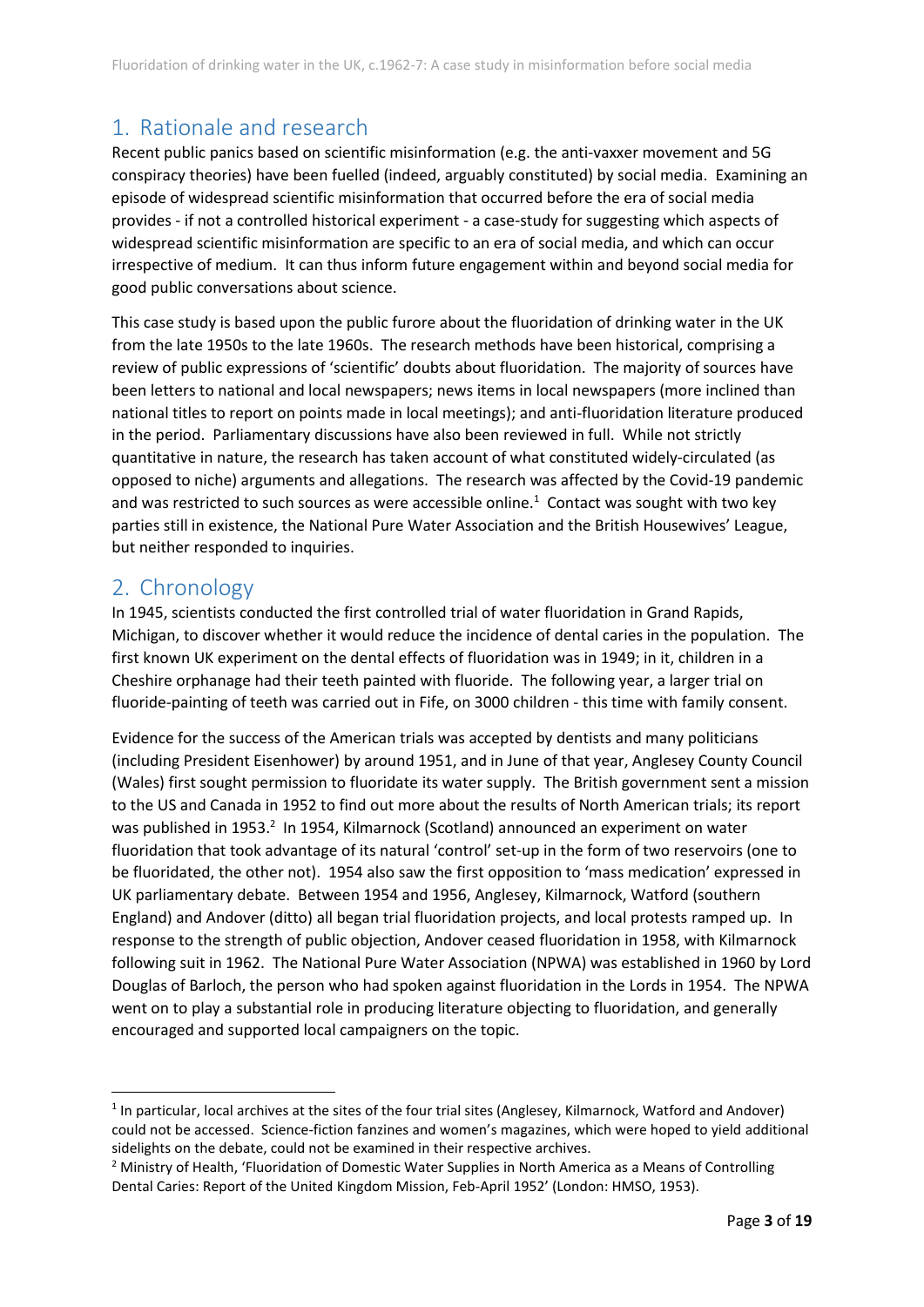The UK government's first report on fluoride efficacy in preventing dental caries was published in 1962 and included an appendix on safety, intended to rebut rumours about the dangers of fluoride that had begun circulating through local communities during the late fifties and early sixties.<sup>3</sup> The government now invited local authorities to fluoridate their water supplies, triggering local debates around the country. In 1965, of the 145 local authorities in England and Wales which supervised their own health services, 64 were pro-fluoridation, 26 against, and the rest undecided.<sup>4</sup> By 1967, when the number of local health authorities in England and Wales had grown to 203, the proportions were roughly the same: 110 had decided in favour of fluoridating water supplies, and 73 against.<sup>5</sup> However, such was the strength of objection that by 1969, Birmingham and Watford were the only local councils to fluoridate their water (albeit in the former case reaching a large urban populace).<sup>6</sup>

The debate continues to the present day, but this report focuses on the heated period of trials and attempted implementation, that is, c. 1962-67, when local newspapers were filled with letters on the topic, pamphlets from the NPWA abounded, and rumours were rife (figure 1).



**Figure 1:** The number of local newspaper items on fluoridation per year gives an indication of the chronology of the controversy. Source: British Newspaper Archive. 7

<sup>&</sup>lt;sup>3</sup> Ministry of Health, Scottish Office, Ministry of Housing and Local Government, 'The conduct of the fluoridation studies in the United Kingdom and the results achieved after five years' (London: HMSO, 1962).

<sup>4</sup> *Daily Mail*, 11 November 1965.

<sup>&</sup>lt;sup>5</sup> Fluoridation: Oral Answers to Questions — Ministry of Health – House of Commons, 4 December 1967. Hansard.

<sup>6</sup> *The Listener*, 6 March 1969.

<sup>&</sup>lt;sup>7</sup> <https://www.britishnewspaperarchive.co.uk/> search performed 9 June 2021. The archive contained over 1000 titles at the time of searching. It excludes national newspapers. Items include articles, opinion columns, editorials, letters, announcements and advertisements (although none of the last item was discovered by human searching). The search includes 'fluoride', 'fluoridation' and 'fluoridate' but does not duplicate those items (i.e. an article containing 'fluoride' and 'fluoridate' will only count as one hit). These numbers are not absolute since they only include those local titles digitized by the British Newspaper Archive and reflect any anomalies resultant from the digitization and indexing processes.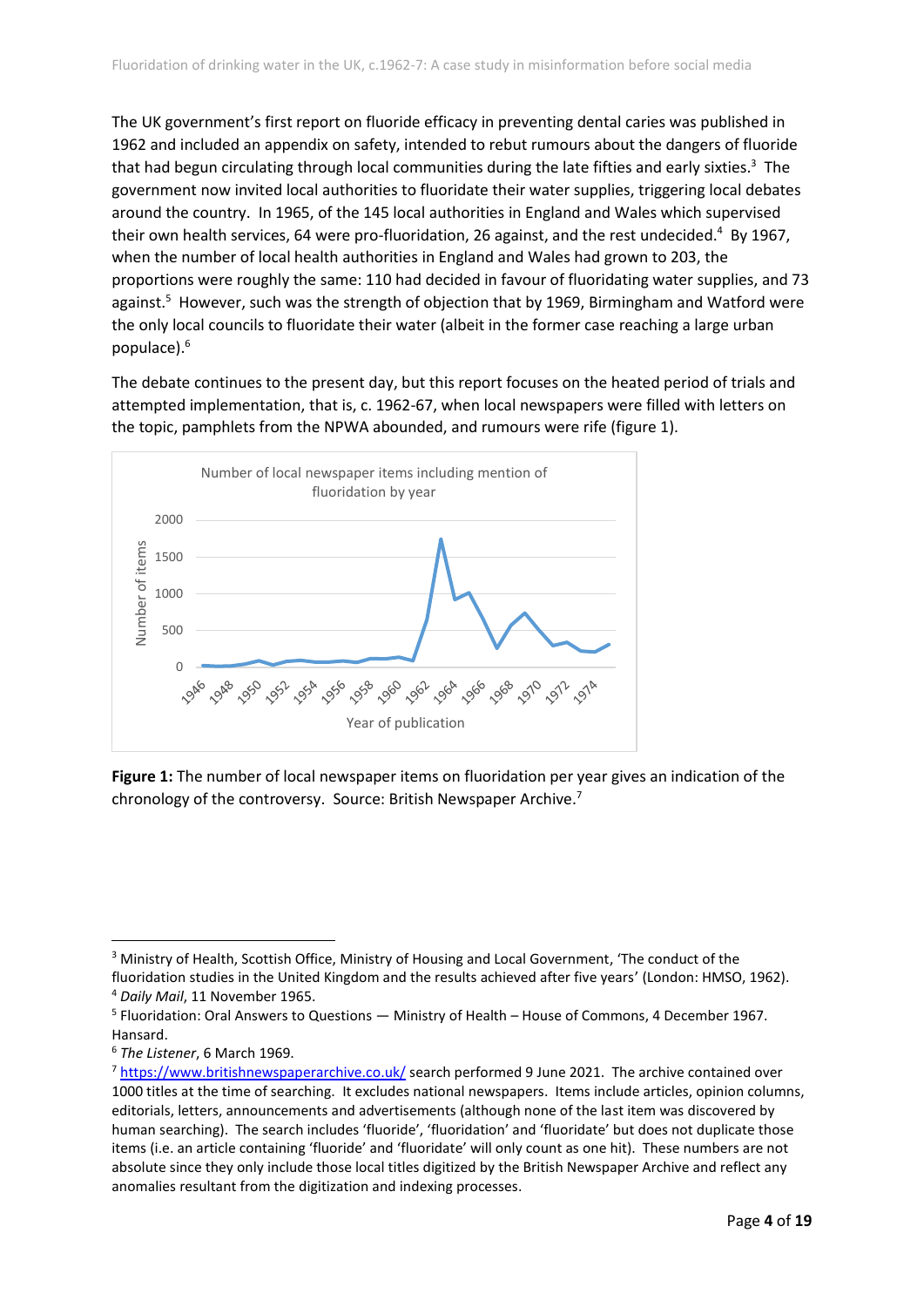## <span id="page-5-0"></span>3. Defining misinformation

Misinformation is information that is incorrect.<sup>8</sup> In everyday use, the word can also carry the implication that this incorrect knowledge has been conveyed deliberately with an aim to deceive or otherwise to cause mischief.

Both elements of the definition need a little thought, however. The more damning definition - that misinformation is *intended* to mislead - is fluid in reality. Person A may knowingly convey a falsehood to person B, who may then spread it in good faith. A piece of misinformation has become merely an incorrect piece of information. Even the apparently more innocuous definition, incorrect information, is a slippery term. Scholars in Science and Technology Studies (STS) have for many years drawn attention to the situatedness of knowledge.<sup>9</sup> A scientific or quasi-scientific claim does not, in practice, stand alone as a testable and provable assertion, but takes its place in an ecosystem of experience, knowledge, belief and value. What looks like a piece of misinformation can be understood functionally as a *crie de coeur*: a plea to be listened to, or to be consulted. It can also reflect, but be poorly articulated as, a legitimate doubt about science or its application. For these reasons, 'mis/information' is frequently used throughout this report, to indicate the grey scale between true and false, good-faith and bad-faith assertions. What is a pathway for misinformation is also a pathway for good information.

Ordinary Britons had considerable folk experience of sodium fluoride (the form added to water) by the time it was proposed as a water additive. Sodium fluoride was well-known as a universal insecticide and household poison, used throughout the first half of the twentieth century against all kinds of vermin, including rats (this is significant because rats are mammalian; what poisons a rat is widely understood also to poison humans).<sup>10</sup> Moreover, there had been nationally-circulated news stories about livestock fluoride poisoning in Scotland in the late 1940s (awareness of which spread with its whistle-blower to Bristol in 1948/9).<sup>11</sup> Fluoride was also known (as in the livestock poisoning incident) as a waste-product of the expanding aluminium industry. To ordinary people, it flew in the face of everyday experience to add this 'poison' to their water. Doctors, dentists and politicians - in those days unlikely to get involved in domestic chores - may have been unaware of the associations of their proposed additive in the minds of the general populace.

As well as this folk knowledge of fluoride as poison, fluoride had been in the news. Those with a particular interest in science might have seen coverage of fluoride's potential in chemical weaponry, and particularly as an enzyme inhibitor.<sup>12</sup> But the biggest news story concerning fluoride was the unmasking of the Piltdown fraud in 1949-1950. Thanks to the role of fluorides in revealing the hoax skull's true age, readers of *The Times* (London) and BBC magazine *The Listener* - to give just two examples - knew that fluorides accumulate in human bones over a lifetime.<sup>13</sup> Therefore the routine

<sup>8</sup> The OED's relevant sense (definition 2) is 'wrong or misleading information'.

<sup>&</sup>lt;sup>9</sup> A sample of this vast literature includes: Brian Wynne, 'Misunderstood Misunderstanding: Social Identities and Public Uptake of Science', *Public Understanding of science* 1 (1992): 281-304; Frank Fischer, *Citizens, Experts, and the Environment: The Politics of Local Knowledge* (Durham, NC: Duke University Press, 2000); Alan Irwin and Brian Wynne, eds., *Misunderstanding science? The Public Reconstruction of Science and Technology* (Cambridge: Cambridge University Press, 2003).

<sup>10</sup> 'Editorial.' *Nottingham Evening Post* 23 February 1940, p. 5. British Library Newspapers, link-galecom.chain.kent.ac.uk/apps/doc/JE3238375294/GDCS?u=uokent&sid=GDCS&xid=7d145415. Accessed 11 March 2021.

<sup>11</sup> 'Veterinary Science in Bristol: Prof. F. Blakemore', *Nature* 162 (1948), 327. <https://doi.org/10.1038/162327c0> Accessed 11 March 2021.

<sup>12</sup> *The Listener* 38 (971), 4 September 1947.

<sup>13</sup> *The Times*, 6 September 1949; *The Listener* 43 (1108), 20 April 1950 and 44 (1121), 20 July 1950.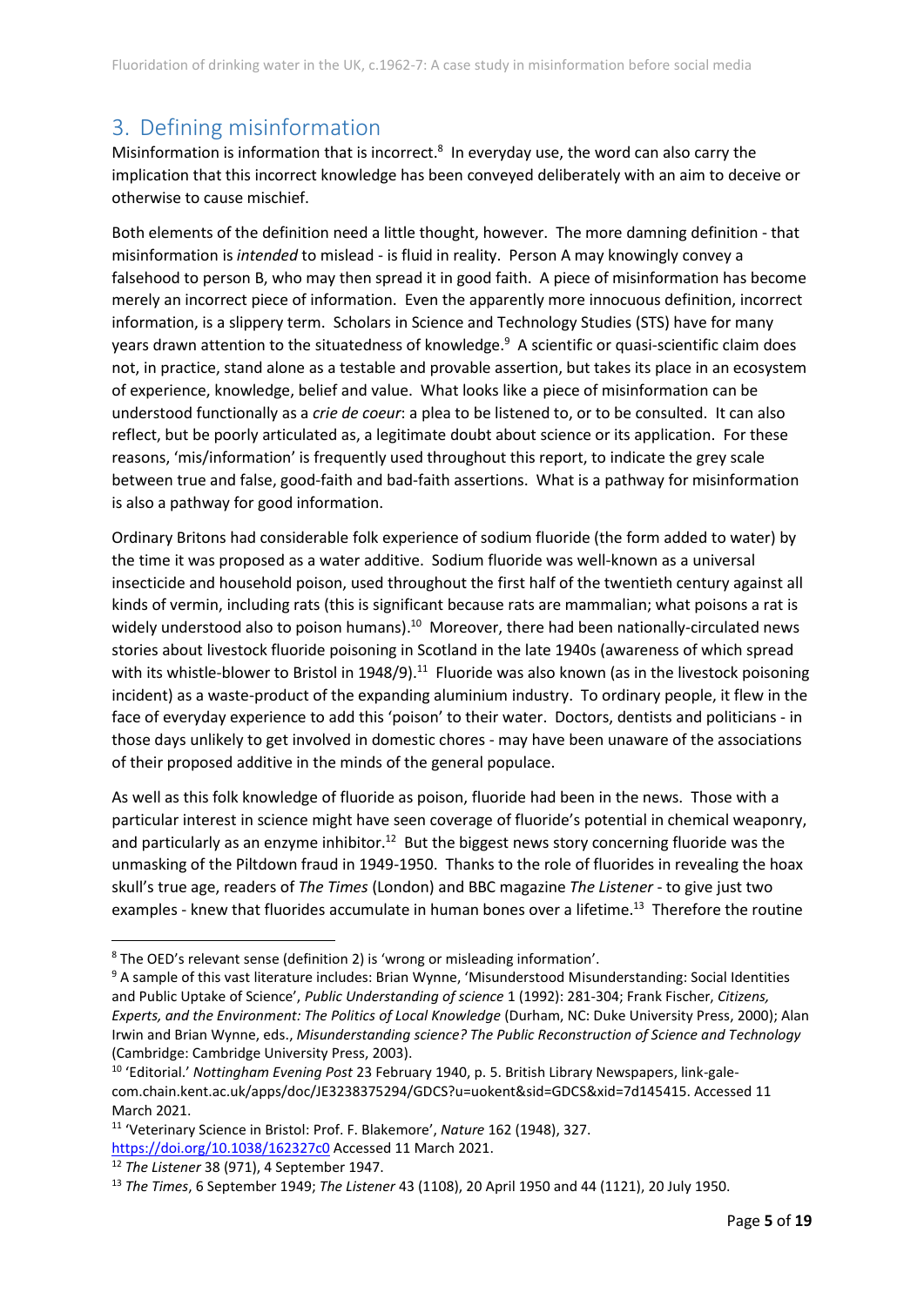claims that one would have to drink 'two and a half bathfuls' of fluoridated water to experience any ill effects did little to reassure; over the course of a lifetime, such a volume would easily be consumed.<sup>14</sup>

Although some of the more outlandish claims made about fluoridation are scientifically untenable, it is not appropriate or productive to approach them as testable hypotheses whose disproof ought to have reassured the public. Rather, they may be better treated as an expression of doubt, perhaps rooted in 'common-sense' knowledge or reasoning, or a protest at being ignored.<sup>15</sup> In a similar vein, there has been a great deal of research about the efficacy of engaging climate skeptics not on an empirical level, but on a psychological and emotional one.<sup>16</sup> One particular source of scepticism about the consumption of unfamiliar prophylactics was the thalidomide scandal, which broke in 1961-2 – just as local authorities were invited to implement fluoridation of water supplies.<sup>17</sup> From about 1966, the content of anti-fluoridation letters to local newspapers shifted subtly away from an emphasis on 'scientific' arguments to a simple protest at lack of democratic process/fear of authoritarianism. That concern had always been present in earlier anti-fluoride literature, but appears to have crystallised as the base issue by the late '60s.

## <span id="page-6-0"></span>4. What mis/information was spread concerning fluoridation?

Although there was some early coverage of fluoridation around the time that the first four trial sites were selected in the UK, the low numbers of items from local newspapers (figure 1) indicate that the topic did not loom very large in the public mind.<sup>18</sup> It was after the cessation of two of the trials that the NPWA was founded (1960) and began to coordinate and fund the composition and distribution of reams and reams of literature. The production of these leaflets was dependent upon a network of relatively wealthy people who had the finances and the confidence to research, write and print. They drew ammunition from already established campaigns against fluoridation in the US and Australia.<sup>19</sup> The compilation of international facts and fictions assembled by the NPWA in a short space of time was a remarkable achievement for those outside of research circles.

The flow of specialist information from overseas came through a bottleneck of a few people and spread to an enormous number, thanks to NPWA publications ranging from single-page flyers to booklets running to dozens of pages in length.<sup>20</sup> Jokes about being pounced upon with leaflets in town centres and outside meetings were widespread. Local councillors were sent them by the

<sup>14</sup> Ministry of Health, 'Fluoridation' (London: HMSO, 1965); National Pure Water Association, *Fluoride Facts and Fancy: An Examination of How Official and Other Bodies Promote Fluoridation of Public Water Supplies by the Suppression of Adverse Facts and Research, by Misleading Statements and by Exaggerated Claims* (NPWA, Reprint October 1965 [first published November 1964 and reprinted March 1965]), p. 12.

<sup>&</sup>lt;sup>15</sup> For a critical review of the sociology of fluoridation in Australia, see Brian Martin, 'Analyzing the Fluoridation Controversy: Resources and Structures', *Social Studies of Science* 18.2 (1988): 331–363; Brian Martin, 'The Sociology of the Fluoridation Controversy: A Reexamination', *The Sociological Quarterly* 30.1 (1989): 59–76. <sup>16</sup> Sabine Roeser, 'Risk Communication, Public Engagement, and Climate Change: A Role for Emotions', *Risk Analysis: An International Journal* 32.6 (2012): 1033-1040.

<sup>17</sup> Letters to the editor, *Buckinghamshire Examiner*, 26 April 1963,

<https://www.britishnewspaperarchive.co.uk/viewer/bl/0002490/19630426/188/0014> accessed 12 June 2021. <sup>18</sup> The magazine *Picture Post* was an early opponent of fluoridation; the major article 'Hands off Our Drinking Water!' (5 March 1955) described fluoride as 'the hellcat of the elements'.

<sup>19</sup> One major source of information was Philip Sutton, *Fluoridation: Errors and Omissions in Experimental Trials* (2nd, enlarged edition), (Melbourne: Melbourne University Press, 1960 [1959]). As the additions to the second edition make clear, this had also been circulating in the US, much to the annoyance of pro-fluoridation researchers.

<sup>20</sup> Gerald Hinks, 'Pen and Hinks', *East Kent Gazette*, 29 March 1963,

<https://www.britishnewspaperarchive.co.uk/viewer/bl/0002521/19630329/113/0006> accessed 12 June 2021.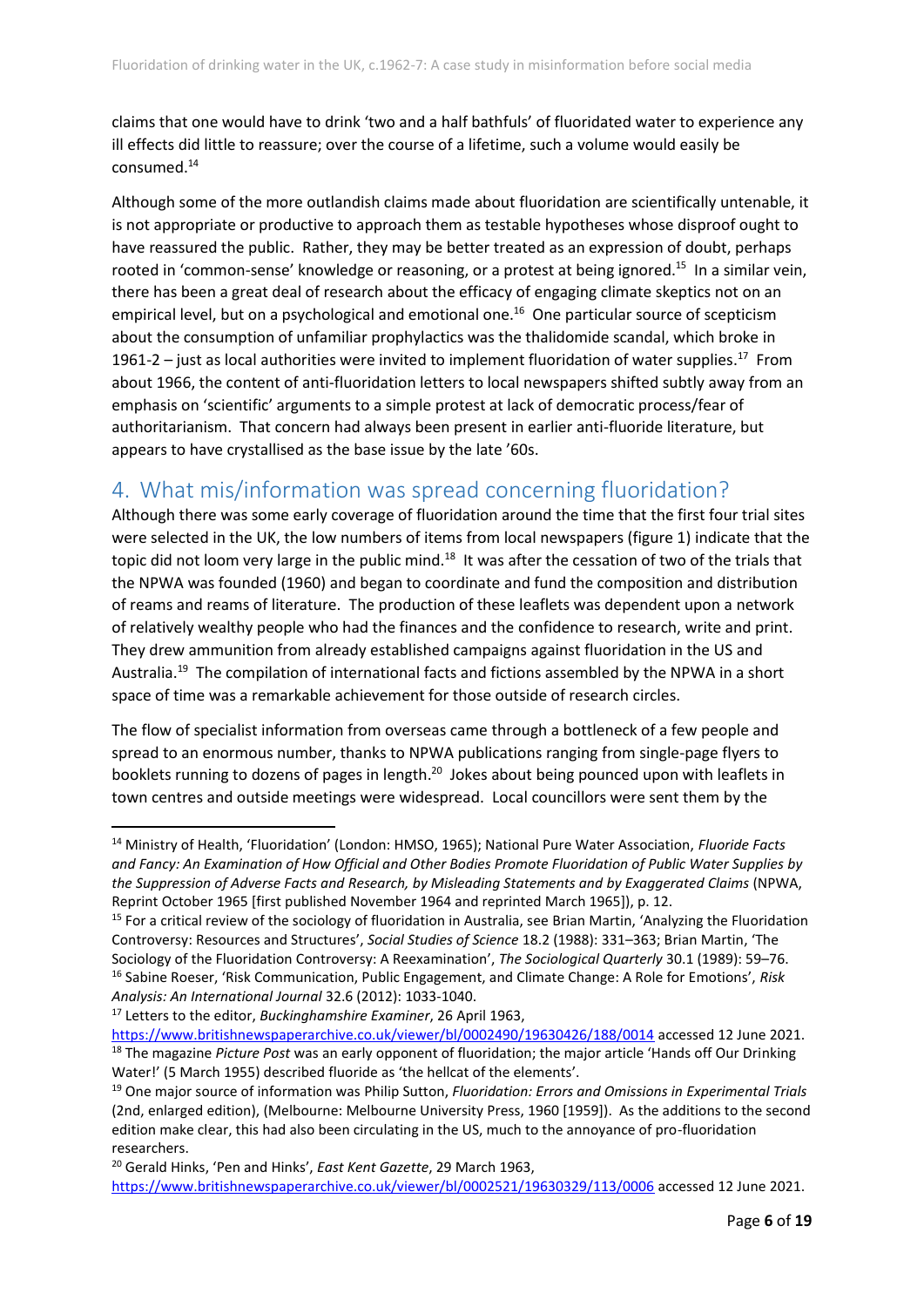bagful.<sup>21</sup> Anti-fluoridation newspaper correspondents often mentioned having at their disposal facts, information and statements from various medical bodies which were embedded in these leaflets.

Only the more substantial publications have been conserved for the historic record, and the content of the cheaper, briefer and more ephemeral kind must be inferred. One example that allows us to make such an inference concerns trisomy 21. Data from the British Newspaper Archive shows that letters to local newspapers linking fluoridation and trisomy 21 peaked in 1964, the year in which a major NPWA booklet made the connection (figure 2). $^{22}$ 



**Figure 2**: Number of local newspaper items mentioning both fluoride and trisomy 21 by year of publication. Source: British Newspaper Archive.<sup>23</sup>

However, the NPWA pamphlet was not published until November of that year, whilst the bulk of letters were earlier on, peaking in the summer. It can be concluded that the longer NPWA leaflet was the successor to a number of much shorter and possibly more alarmist leaflets that had already been in circulation for some time.

<sup>21</sup> 'Chesham Waits', *Buckinghamshire Examiner*, 2 August 1963

<https://www.britishnewspaperarchive.co.uk/viewer/bl/0002490/19630802/014/0002> accessed 12 June 2021. <sup>22</sup> National Pure Water Association, *Fluoride Facts and Fancy: An Examination of How Official and Other Bodies Promote Fluoridation of Public Water Supplies by the Suppression of Adverse Facts and Research, by Misleading Statements and by Exaggerated Claims* (NPWA, Reprint October 1965 [first published November 1964 and reprinted March 1965]), p. 22-4. C. Blakemore and S. Jennett, (2001), 'Thalidomide', in *The Oxford Companion to the Body* (Oxford: Oxford University Press, 2021). Retrieved 7 June 2021, from

[https://www.oxfordreference.com/view/10.1093/acref/9780198524038.001.0001/acref-9780198524038-e-](https://www.oxfordreference.com/view/10.1093/acref/9780198524038.001.0001/acref-9780198524038-e-943)[943.](https://www.oxfordreference.com/view/10.1093/acref/9780198524038.001.0001/acref-9780198524038-e-943)

<sup>&</sup>lt;sup>23</sup> <https://www.britishnewspaperarchive.co.uk/> search performed 9 June 2021. The archive contained over 1000 titles at the time of searching. It excludes national newspapers. Items include articles, opinion columns, editorials, letters, announcements and advertisements (although none of the last item was discovered by human searching). These numbers are not absolute since they only include those local titles digitized by the British Newspaper Archive and reflect any anomalies resultant from the digitization and indexing processes. Trisomy 21 was routinely referred to using a racialized term during the 1960s, which was used for the purposes of searching. See David Wright, *Downs: The History of a Disability* (Oxford: Oxford University Press, 2011), pp. 9–10.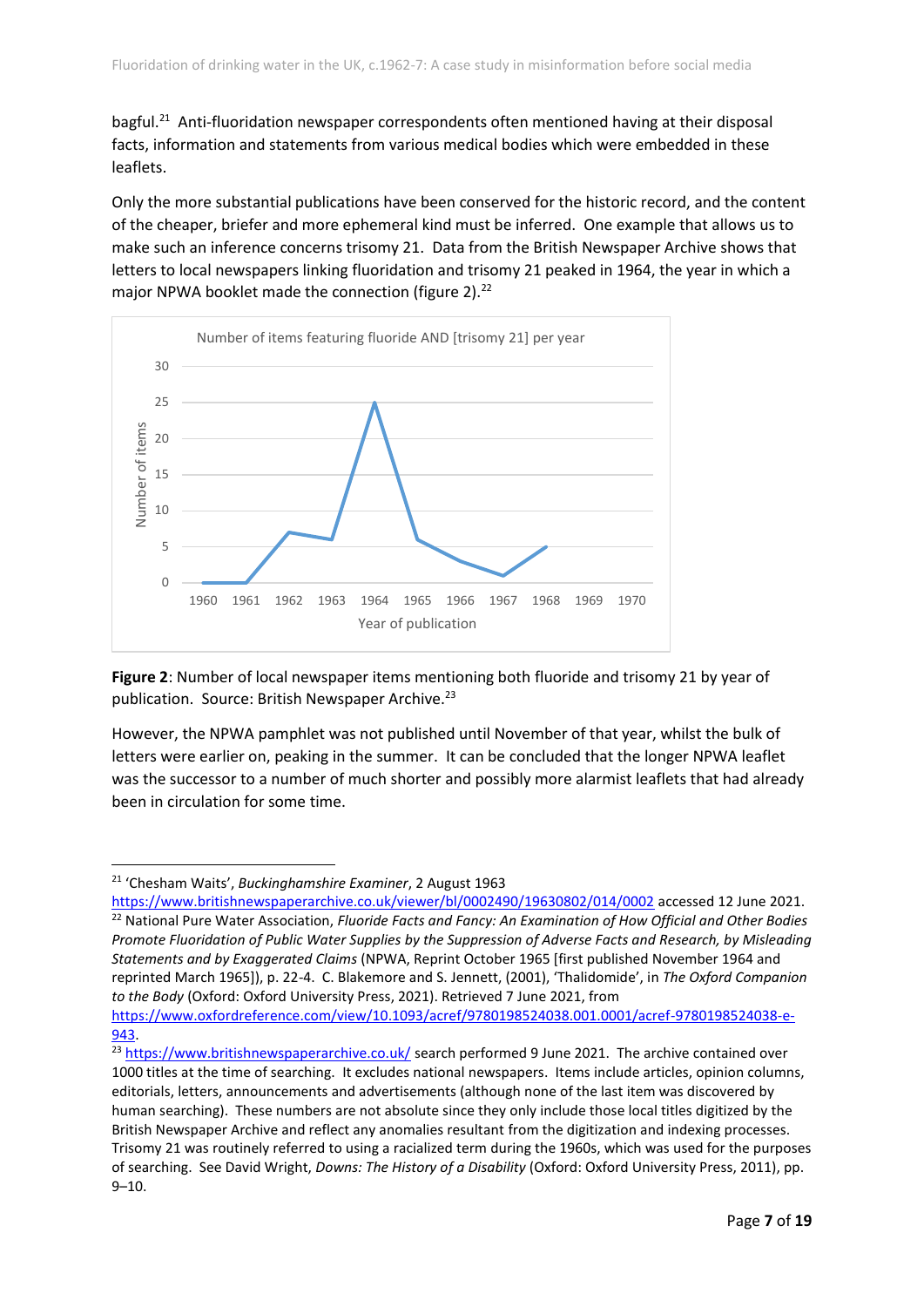It is economic common sense that most people attending a town hall event (or minding their own business in the high street) would have received one of the slighter leaflets rather than one of the longer, denser, more closely argued booklets. Analysing one rare example shows that a short leaflet was constructed very differently to the big pamphlets that have been archived. 'Fluoridation in Andover, Hampshire' amounts to just a couple of sides of text; the first thing to note about it is that a national organisation (the NPWA) has funded an entirely locally-focused leaflet.<sup>24</sup> It is also, unlike the substantial pamphlets, entirely anecdotal in its construction. The leaflet starts by describing illnesses attributed to the fluoridation of Andover's water supply, and details the digging of a well by one of the town's residents to avoid 'poisoning' by the municipal water supply. This John Snow-style story in turn gives rise to a number of anecdotal proofs whereby ill persons switch to the well water and are relieved of their symptoms.<sup>25</sup> It is an entirely localised, anecdotal account that works on the basis that people tend to trust their near neighbours' accounts over those of unknown authorities.

Further to leaflets, mis/information about fluoride was spread through meetings (advertised in local newspapers), many of them conducted under the auspices of pre-existing women's groups. At least one film was in circulation, too (figure 3).



**Figure 3**: Anti-fluoridation film advertised in *Kent & Sussex Courier*, 13 May 1966. 26

The film's sponsorship by a health product company indicates another source of the spread of mis/information – those with something to sell. The humorous magazine *Punch* claimed that noted

<sup>&</sup>lt;sup>24</sup> The leaflet has been recreated on the NPWA's website: [http://www.npwa.org.uk/wp-](http://www.npwa.org.uk/wp-content/uploads/2008/06/f_andover.pdf)

[content/uploads/2008/06/f\\_andover.pdf](http://www.npwa.org.uk/wp-content/uploads/2008/06/f_andover.pdf) (accessed 15 June 2021). Only in the final paragraph is reference made to research conducted elsewhere, one that names the scientists concerned, the other referring anonymously to research carried out in Spain. A publication by the named scientists can be traced and its content broadly matches its rhetorical deployment: Reuben Feltman and George Kosel, 'Prenatal Ingestion of Fluorides and their Transfer to the Fetus', *Science* (Washington) 122 (1955): 560-561.

 $25$  According to the simplified history, John Snow successfully identified a particular London street pump as the source of a cholera epidemic and, by cutting it off, stopped the disease.

<sup>26</sup> [https://www.britishnewspaperarchive.co.uk/viewer/bl/0000483/19660513/642/0010.](https://www.britishnewspaperarchive.co.uk/viewer/bl/0000483/19660513/642/0010) Accessed 12 June 2021.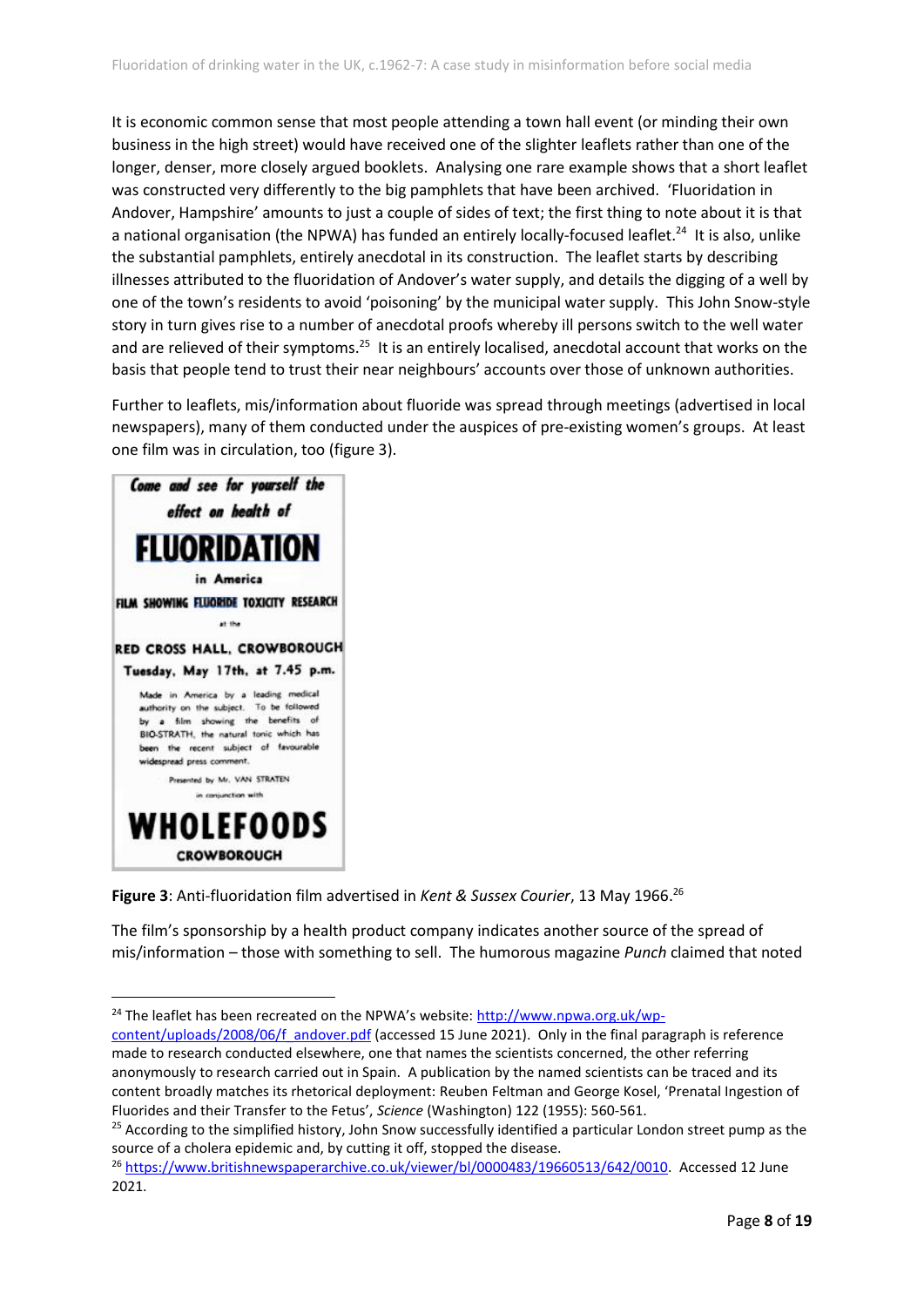romantic novelist and society figure Barbara Cartland combined her public objection to fluoridation with a canny line in unfluoridated water at tenpence a pint.<sup>27</sup> Finally in this list of pathways of mis/information, and hardest to trace in the historical record, comes simple rumour. David Borrett's account of the fluoride years in Andover gives a sense of this feverish culture, focused upon a particular school.<sup>28</sup>

What was the overall tenor of this mis/information? In the US, fluoridation was routinely associated with communist plots.<sup>29</sup> Although concern was expressed in the UK about the authoritarian nature of 'mass medication', fluoridation itself was not associated with any particular political framework and cut across party lines in terms of support and rejection.<sup>30</sup> British anti-fluoridation literature did contain occasional references to Nazism and fascism, particularly in earlier years, but only as suggestive comparisons, not as directly attributed motivations amongst the fluoridators. The British release of the film *Dr Strangelove* in 1964 may have helped to scotch political conspiracy theories concerning fluoridation; Jack D. Ripper's claim that 'fluoridation is the most monstrously conceived and dangerous communist plot we have ever had to face' confirmed, for those who had not swallowed conspiracy theories already, that only the unhinged took such arguments seriously.<sup>31</sup>

Cartoons through the period cast both pro- and anti-fluoridators as extremists. There was a general sense that though British teeth would most likely be improved through fluoridation, there was something rather sententious and even un-British about promoting it. The humorous magazine *Punch* featured a column by a comic doctor character who 'list[ed] his hobbies as watching BBC-2 and drinking fluoridated water'.<sup>32</sup> No clearer indicator of tiresome worthiness could be dreamt up. At the other end of the scale, a correspondent of the *British Medical Journal* consoled readers with the thought that 'dental excellence is pre-eminently the attribute of the [racialized term] and the American'.<sup>33</sup> Fluoridation might work but it was not very [white] British to get worked up about it one way or the other.

#### <span id="page-9-0"></span>4.1 Medical mis/information

Instead of making political insinuations, British misinformation focused on medical and medicalrelated claims. A comparison of two key pamphlets (figure 4) indicates how different claims rose and fell in visibility. These are substantial publications; Gaudin's *Fluoridation Fallacy* (1961) runs to 54 pages, and the National Pure Water Alliance's *Fluoride Facts and Fancy* (1964) is 35 pages long.

| R. F. Boyd Gaudin, The Fluoridation Fallacy | NPWA, Fluoride Facts and Fancy (November 1964)    |
|---------------------------------------------|---------------------------------------------------|
| (September 1961)                            |                                                   |
| Cumulative poison                           | Cumulative poison                                 |
| Heart and blood vessel disease              | Calcification of blood vessels                    |
| Arthritis                                   |                                                   |
| Increased bone density                      | Bone thickening/skeletal fluorosis (implied to be |
|                                             | associated with difficulty in breathing)          |

<sup>27</sup> *Punch*, 1 September 1965.

<sup>33</sup> Correspondence: Fluoridation of Water, British Medical Journal 1955; 1:418. doi:

<https://doi.org/10.1136/bmj.1.4910.418-c> (Published 12 February 1955, accessed 14 June 2021).

<sup>28</sup> David J. Borrett, *Something in the Water: The Anti-Fluoride Campaign in Andover 1955-1958* (Andover History and Archaeology Society, 2002).

<sup>29</sup> R. Allan Freeze and Jay H. Lehr, *The Fluoride Wars: How a Modest Public Health Measure Became America's Longest-Running Political Melodrama* (Hoboken, New Jersey: Wiley, 2009).

<sup>&</sup>lt;sup>30</sup> The Conservative Enoch Powell, Minister for Health 1960-63, was one of its greatest advocates.

<sup>&</sup>lt;sup>31</sup> The fluoridation claim was highlighted in many newspaper reviews of the film. Jokes about American conspiracy theories and fluorides also appeared in *Punch* (8 June 1960) and *The Listener* (4 October 1962). <sup>32</sup> *Punch*, 13 January 1965.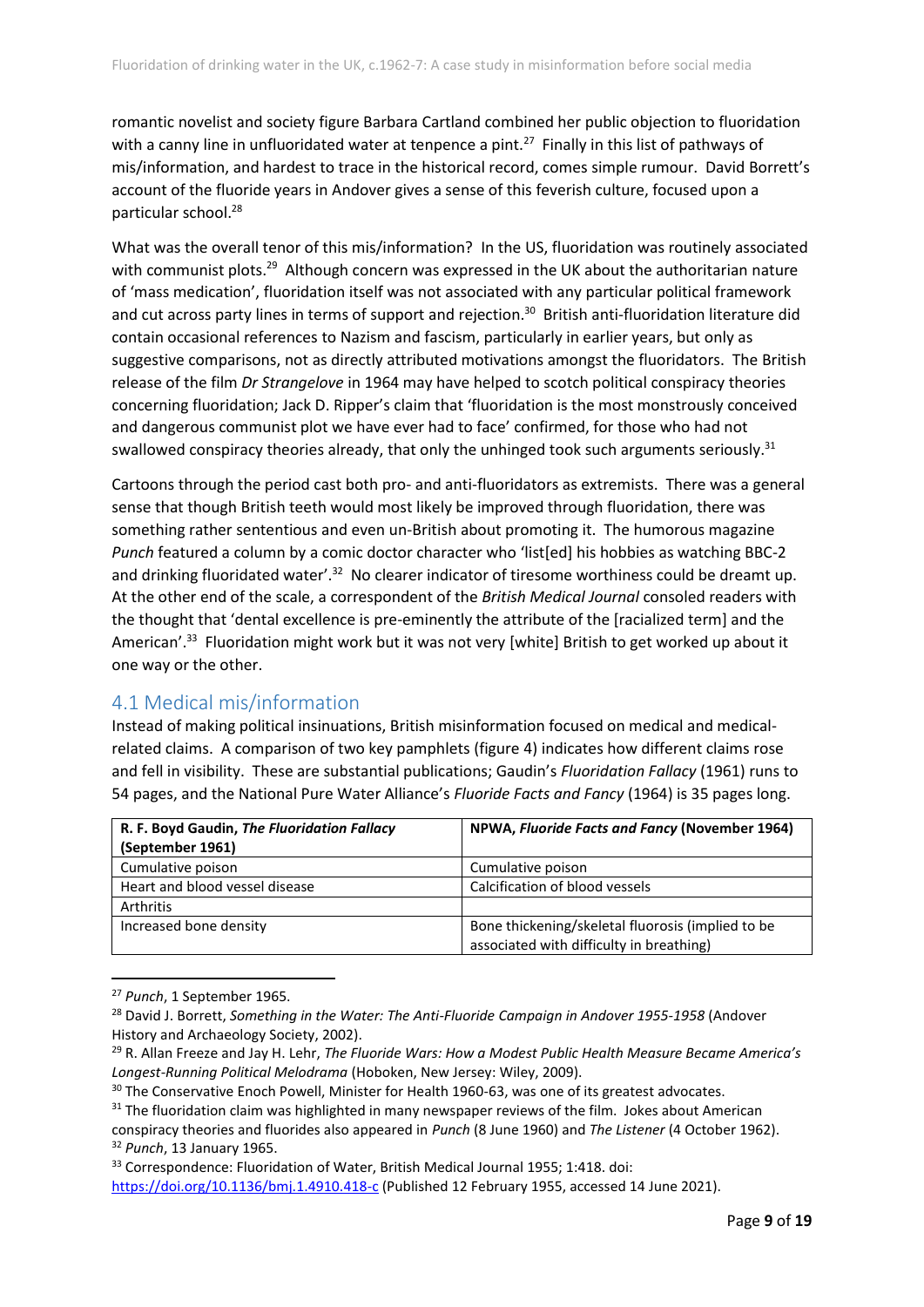| R. F. Boyd Gaudin, The Fluoridation Fallacy | NPWA, Fluoride Facts and Fancy (November 1964),     |
|---------------------------------------------|-----------------------------------------------------|
| (September 1961), cont.                     | cont.                                               |
| Osteosclerosis                              | Bone calcification/back problems/spine damage       |
| Cataracts                                   |                                                     |
| Hearing defects                             |                                                     |
| Sickness/stomach problems                   |                                                     |
| Haemorrhage                                 |                                                     |
| Bladder/urinary tract disorder              | (See below: kidney damage)                          |
| Frangible/over-hard teeth                   | Frangible/over-hard teeth                           |
|                                             | Serious mottling                                    |
|                                             | Jaw development adversely affected                  |
|                                             | Kidney damage                                       |
|                                             | Pneumonia (see bone thickening)                     |
|                                             | Goitre                                              |
|                                             | Infantile bone dystrophy                            |
|                                             | [Trisomy 21]                                        |
|                                             | Enzyme inhibition                                   |
|                                             | Cell damage (implied connection to cancer)          |
|                                             | Plants metabolise it to create poison fluoroacetate |

**Figure 4**: Medical side-effects of fluoride mentioned in anti-fluoride pamphlets of 1961 and 1964.

Between them, these two pamphlets cover most of the alleged effects mentioned elsewhere. A few others appear in parliamentary debate and newspaper accounts and letters: allergy, listlessness, periodontal disease, rashes, suppression of lactation. Others are non-specific, or could be accounted for as variants of effects listed in figure 4. 'Progressive wasting', for example, is a description of fluoride as a cumulative poison. Other effects mentioned elsewhere include danger to livestock, killing goldfish, and spoiling the taste of whisky.<sup>34</sup>

Anti-fluoridation pamphlets give some idea of trends in claims that came, went or developed through the 1960s. The key claim of fluoride as 'cumulative poison' proved to be a persistent claim, present in both pamphlets and lasting through the 1960s. It benefited from being a somewhat vague designation that gave scope for a variety of symptoms and hinted symptoms to be described and imagined. The repeated protestations of governors, doctors and others regarding the relative quantities of safety and non-safety kept the anxiety alive, especially because they insisted on quoting figures for acute poisoning but rarely if ever addressed the question of chronic poisoning (except by reasserting that many areas have natural fluorides present in the water, which did not strike the objectors as a valid argument). A second retained category of side-effect was centred on pathological hardening and thickening of teeth and bones. This was intuitively connected to the intentional effects of fluoride and had developed by the time of the NPWA pamphlet to include jaw malformation and more detail on skeletal damage. Some misinformed claims faded away: haemorrhage, cataract and hearing damage, for example. New ones appeared to take their place; of these, the most significant was the alleged causation of trisomy 21 in the unborn.<sup>35</sup> The research on

<sup>34</sup> In 1958, the BBC programme *Panorama* specifically noted that Watford possessed a 'fluoridated lake full of gold fish', suggesting that the myth was already in circulation by the late 1950s. *Panorama* No. 120 Edited and produced by Rex Mountfoot, directed by Nancy Thomas. Transmission: Monday 9 June 1958. Script from BBC archives.

<sup>35</sup> National Pure Water Association, *Fluoride Facts and Fancy: An Examination of How Official and Other Bodies Promote Fluoridation of Public Water Supplies by the Suppression of Adverse Facts and Research, by Misleading Statements and by Exaggerated Claims* (NPWA, Reprint October 1965 [first published November 1964 and reprinted March 1965]), p. 22-4.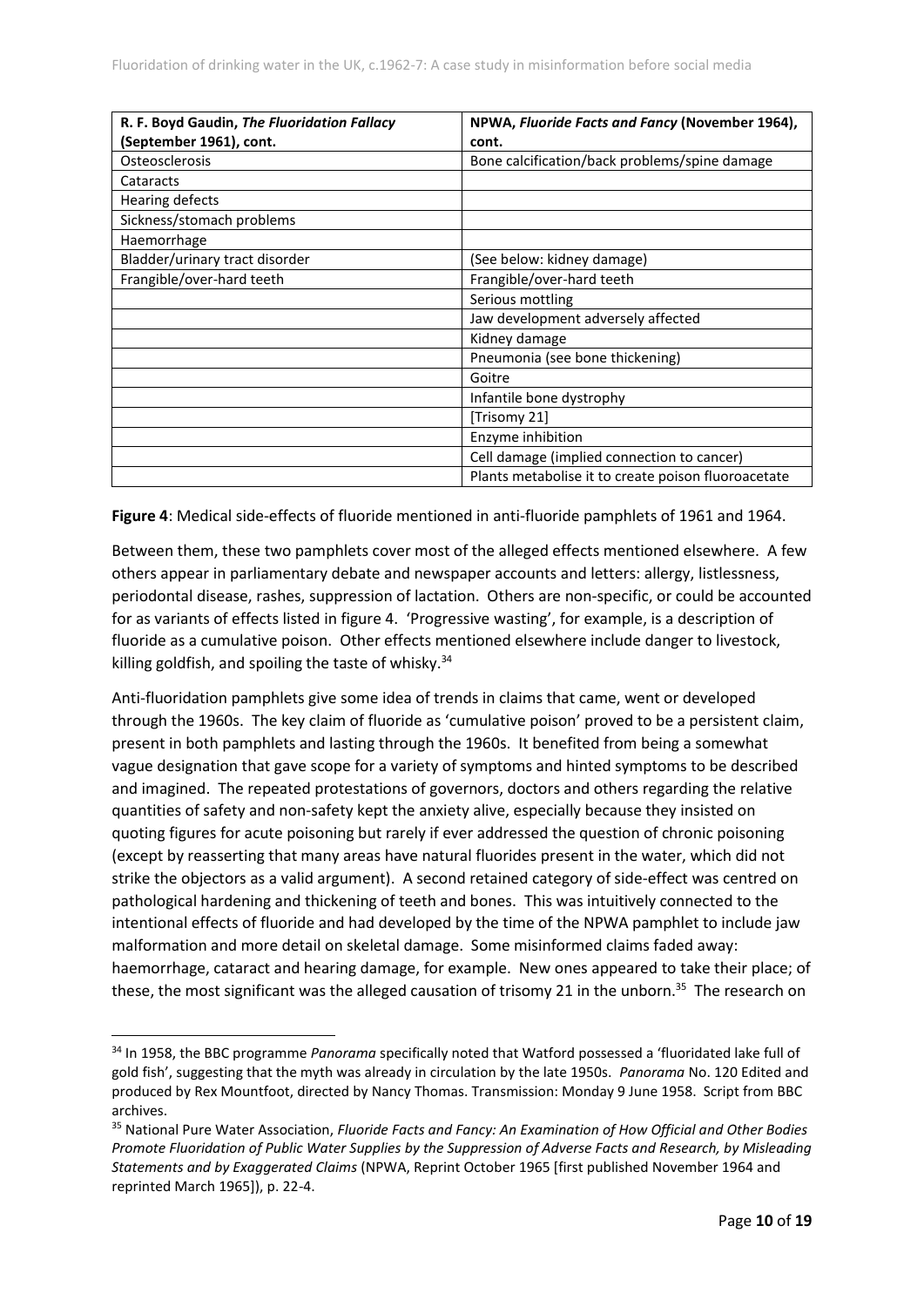which this connection was claimed was published in 1957, but came to the fore in anti-fluoridation literature after the breaking of another prenatal health news story – thalidomide (1961-2). The British Newspaper Archives gives no news items linking trisomy 21 and fluoride from 1957-61; 6 and 7 items linking them in 1962 and 1963 respectively; and in the year of the NPWA pamphlet's publication (1964), 25. By 1964, all that remained for *Fluoride Facts and Fancy* was to demolish the somewhat disingenuous critique of the research that had been provided by the Ministry of Health.<sup>36</sup>

Cancer is a notable absence from both of the major pamphlets described here, though it was mentioned in many letters to local newspapers. The reason for this would seem to be that there was an absence of research references to back up the association; every item listed in figure 4 has a reference (however tendentious) to bolster it. An absence of references – as was the case for cancer – was a step too far for these longer and quasi-academic anti-fluoride publications. Still, it was not in the anti-fluoridationists' interest to correct newspaper correspondents or locally-produced flyers if they made that connection (which they did).

The changing list of alleged side-effects between 1961 and 1964 (and the presence of other allegations in other sources) meant that misinformation was a moving target throughout the 1960s. No sooner was one fear addressed then another popped up – with the process repeating at different times in different communities. Opponents of fluoridation further exploited the fact that the positive claims of fluoridationists were somewhat mutable themselves, and lacked either a defined purpose (precise targeting of populations and quantified targets) or a clear causal basis that could be explained and defended. Pamphlets, flyers and letters highlighted the fact that some results implied that dental disease was perhaps delayed rather than prevented; and certainly reduced rather than removed – leaving open the possibility of other, more effective interventions such as the improvement of diet or dental hygiene.<sup>37</sup> The unknown causal pathway of fluorides led to a news bubble in 1964 when the *Express* newspaper reported that molybdenum might, in fact, prove to be the crucial factor in reducing decay.<sup>38</sup>

#### <span id="page-11-0"></span>4.2 Mis/information in description of authority

A second category of misinformation (besides alleged medical side-effects) was the mis/representation of medical and scientific opinion. Using scientific experts as vicarious critics was a key method for the anti-fluoridators. The most influential source in this regard was Philip Sutton's book, *Fluoridation: Errors and Omissions in Experimental Trials* (1959). 39 Its subtle points were recycled again and again in the many anti-fluoridation pamphlets citing critiques of method, statistics and reporting in fluoridation experiments. Some of the research cited as demonstrating medical side-effects was misrepresented, or perhaps misunderstood. A much mocked example came in Gaudin's pamphlet, which described the haemorrhagic death of numerous turkeys in fluoridated Andover. Gaudin attributed these deaths to the power of fluorine 'to precipitate the soluble lime in the blood, the absence of which prevents blood from coagulating'. A rather tortuous trail of references eventually conducted the reader to an unnamed veterinary surgeon in a private

<sup>&</sup>lt;sup>36</sup> The exact published source of this critique is unclear, but broadly matches that in a letter sent by Senior Medical Officer Edmund Martin at the Ministry of Health to Dr S. Ludkin, County Medical Officer, Durham, on 5 February 1965. Wellcome Archive, PP/CPB/A.8/11.

<sup>&</sup>lt;sup>37</sup> Debate in parliament, in particular, questioned why money was proposed to be spent on fluoridation instead of improving dental care.

<sup>38</sup> *The Express*, 30 July 1964.

<sup>39</sup> Philip Sutton, *Fluoridation: Errors and Omissions in Experimental Trials* (2nd, enlarged edition), (Melbourne: Melbourne University Press, 1960 [1959]).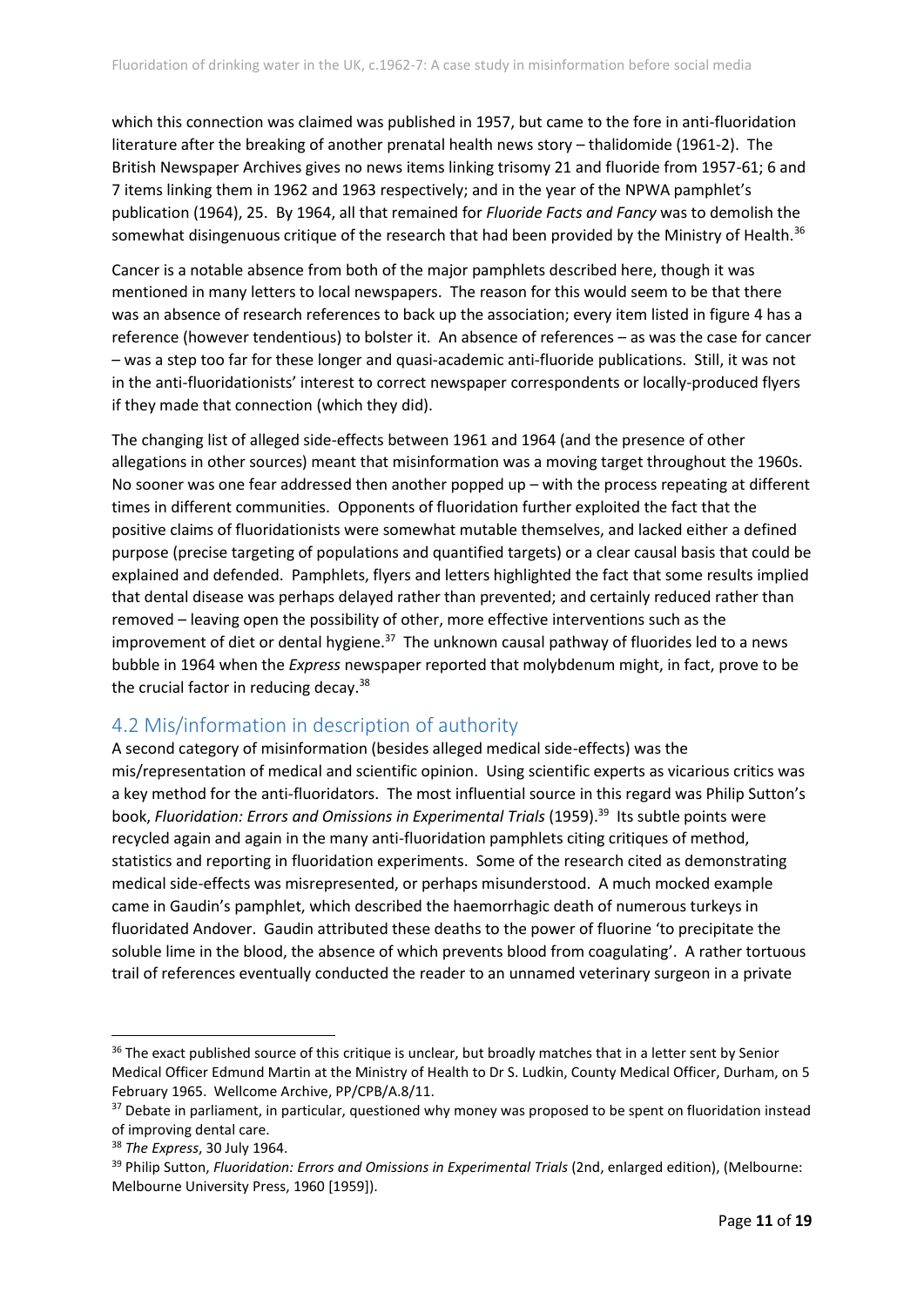letter to the author.<sup>40</sup> At the other end of the plausibility scale, the trisomy 21 claim was based on a fair representation of the underlying research, a paper which moreover asserted a causal pathway for the effect that chimed with known facts about fluoride.<sup>41</sup> Between these two extremes lay a whole spectrum of uses of published research. It would take too long to unpack them all, but they range from good-faith references, to somewhat tenuous connections, all the way to completely unwarranted interpretation. Asking whether or not the authors were deliberate in their tendentious interpretations is not particularly helpful; once they were in the public domain, they all circulated on an equal basis.

The overwhelming effect of anti-fluoridation leaflets – particularly the longer ones – was a tidal wave of names, institutions and references to published research. Some of these were studies used by the pro-fluoridationists, patiently unpicked, and others were studies supposedly supportive of the anti-fluoridation stance. Even as an experienced researcher and science communicator, with the internet at my fingertips, the author of this report will confess to feeling swamped at times by the sheer volume of purported information. It is not too great a leap of imagination to say that the 1960s recipient of propaganda was often steam-rollered into accepting that the cumulative voice of science was against fluoridation.

In many cases, names of scientists opposing water fluoridation were simply listed without their research (or rather because they had published no research on the topic). Philip Sutton's book, *Fluoridation* (1959) was mocked by one of its critics for its mention of 'eminent authorities' – seemingly already a standard term for anti-fluoridationists in the US by then. Sutton retaliated in the second edition (1960) by naming them and defending their status.<sup>42</sup> In Britain, the London Anti-Fluoridation Campaign published a two-part pamphlet listing 'international authorities' (including Nobel prize winners) supposedly opposed to water fluoridation.<sup>43</sup> Copies for distribution could be ordered at the price of 10 shillings per hundred copies (about £8 in 2021 prices). Other pamphlets recycled these lists of names, and cited named objectors (with their research, where appropriate). Distributed at anti-fluoridation meetings, it is tempting to imagine that many recipients were naïve enough to be impressed at the list of doctors, professors and universities. This was certainly the impression given by the *vox pop* selected by the BBC for broadcast in their *Panorama* news magazine feature on fluoridation in 1958. The unnamed woman explained:

It's definitely harmful to elderly people […] I do think that anything that is chemical damages the bloodstream, and causes a toxic condition. It must do. […] I've been told that with the older person, over fifty, it has a tendency to […] harden the arteries, and then again, it can cause a … [sic] effect in children, and I have seen some medical data from America, and well, it's pretty ghastly some of it.<sup>44</sup>

<sup>40</sup> R. F. Boyd Gaudin, *The Fluoridation Fallacy: A Commentary on Official Statements Which support the Fluoridation of Public Water Supplies* (Rochford, Essex: privately published, 1961). Section: 4 (iii) reports of injury to health.

<sup>41</sup> Ionel Rapaport, 'Contribution à l'étude étiologique du mongolisme. Role des inhibiteurs enzymatiques', *Annali di Neuropsichiatria i Psichoanalisi* 4.1 (1957): 13-20.

<sup>42</sup> Philip Sutton, *Fluoridation: Errors and Omissions in Experimental Trials* (2nd, enlarged edition), (Melbourne: Melbourne University Press, 1960 [1959]), p. 124.

<sup>43</sup> London Anti-Fluoridation Campaign, 'Authorities Question Fluoridation' (pamphlet in two parts), second edition, no date, Wellcome Archive, PP/CPB/A.8/11.

<sup>44</sup> *Panorama* No. 120 Edited and produced by Rex Mountfoot, directed by Nancy Thomas. Transmission: Monday 9 June 1958. Script from BBC archives.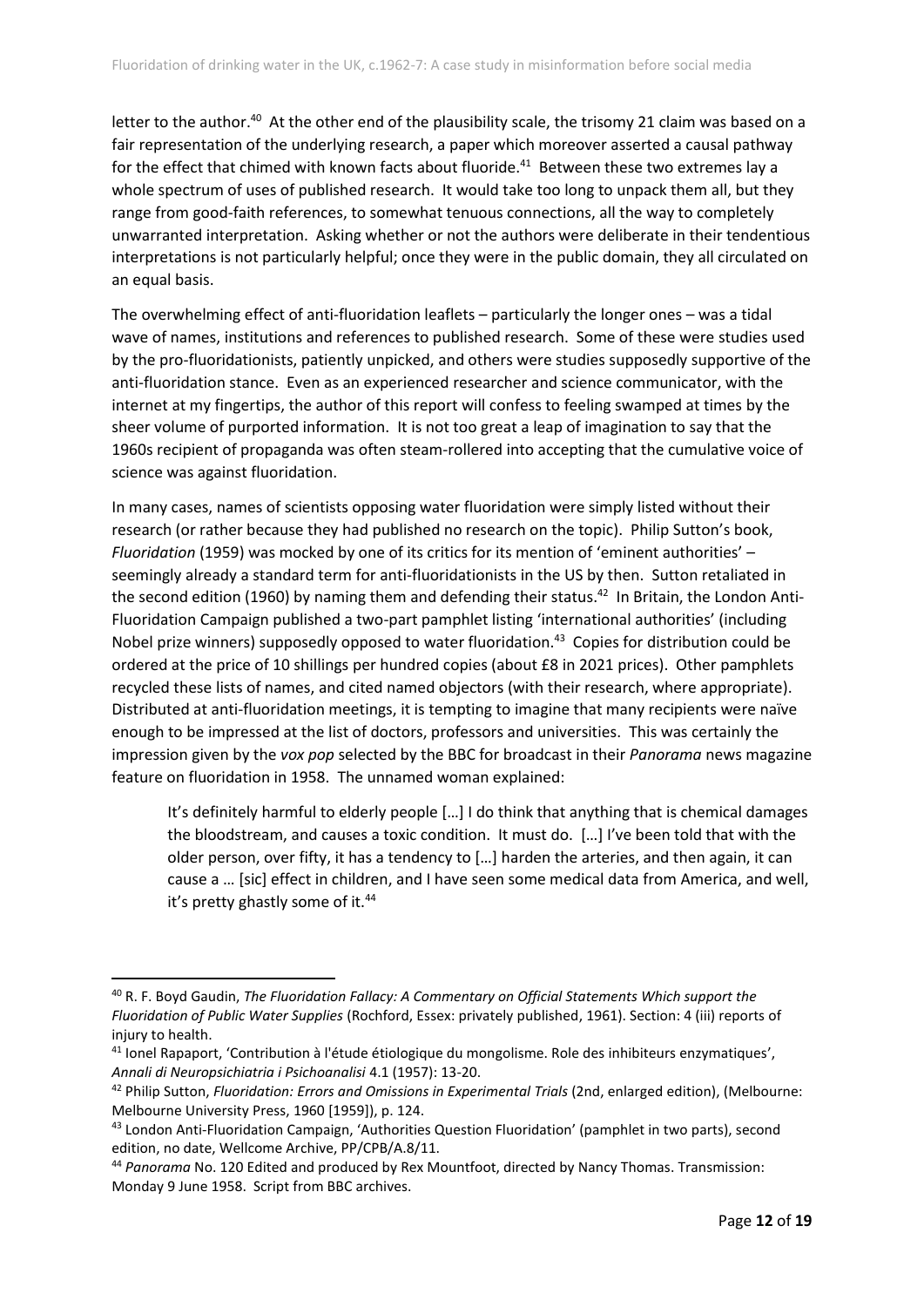Sociologists Harry Collins and Robert Evans suggest a different way of looking at this apparent naivety. It is not possible for a non-specialist to assemble a full understanding of the content of a given science, and so they must rely on meta-skills of social discrimination to judge claims on the basis of those who make them – their degree of trustworthiness. Collins and Evans distinguish between ubiquitous and local discrimination; the latter is particularly important in the case of fluoridation as a local gatekeepers funnelled mis/information from national sources. 45 A trustworthy local figure (in turn, perhaps, relying on their own meta-expertise) could validate mis/information for a wide circle of people. Still another other way of looking at this apparent naivety would be that anti-fluoridationists who asserted faith in the lists were simply playing the same game as the people who compiled them. Whatever the best way of explaining the ubiquitous references to 'eminent authorities', it would have been extraordinarily difficult to have the time and resources to find out who these people were or to verify their credentials and perspectives. The effect of the lists was again, perhaps, one of steam-rollering. Moreover, it is hard to imagine why these leaflets were reprinted unless their effect was felt to be positive to the cause.

Besides citing scientists (with or without their research) who allegedly upheld the anti-fluoridation position, the highlighting of disagreement within science *per se* was another key tactic. This tactic could be construed to exploit an unrealistic assumption that good science is always agreed upon by all parties. Anti-fluoridation literature also highlighted the expertise gap between those who recommended fluoridation (dentists) and those who might reasonably be expected to know about the side-effects of fluoride upon the human body (doctors and physiologists).<sup>46</sup> There was something in this line of argument. Although doctors tended to align with dentists in advocating fluoridation, it would be difficult to say that all were assenting to the same scientific consensus. The first conscious attempt at creating such a consensus occurred in 1959, when the American Association for the Advancement of Science gathered a series of ten papers on the pharmacological and toxicological effects of fluorides.<sup>47</sup> However, most gatherings of research towards the question of safety were conducted not by scientists but by legal and governmental entities around the world, including in the UK, where the Ministry of Health did so. 48 Moreover, the pieces of published research scrutinised by these committees were dispersed through dental, medical, industrial and general scientific journals. They did not constitute a paradigmatic body of research, and it is unlikely that many doctors would be *au fait* with such a scattered array of findings. It might be reasonable to say that any scientific 'consensus' was as much a tribal agreement as anything else, based upon acceptance of the value of fluoridation for dental health and a sense of shared social authority between medicine, dentistry and science. Besides this gap between dentistry and medicine,

<sup>46</sup> 'Mass Medication Not Progress', *West Sussex County Times* 26 September 1958

[https://www.britishnewspaperarchive.co.uk/viewer/BL/0001925/19580926/139/0008](https://www.britishnewspaperarchive.co.uk/viewer/BL/0001925/19580926/139/0008?browse=False) accessed 12 June 2021. <sup>47</sup> Joseph C. Muhler and Maynard K. Hine, eds, *Fluorine and Dental Health: The Pharmacology and Toxicology of Fluorine* (Bloomington: Indiana University Press, 1959). The collection was republished in the UK in 1960. Two previous symposia had investigated the efficacy of fluoridation, but this was the first to examine possible side-effects.

<sup>45</sup> Harry Collins and Robert Evans, Rethinking Expertise (Chicago: University of Chicago Press, 2008); Matthew Thomas and Luke Buckmaster, *Expertise and Public Policy: A Conceptual Guide*, Parliamentary Library [Australia], 2013.

[https://www.aph.gov.au/About\\_Parliament/Parliamentary\\_Departments/Parliamentary\\_Library/pubs/rp/rp13](https://www.aph.gov.au/About_Parliament/Parliamentary_Departments/Parliamentary_Library/pubs/rp/rp1314/PublicPolicy) [14/PublicPolicy.](https://www.aph.gov.au/About_Parliament/Parliamentary_Departments/Parliamentary_Library/pubs/rp/rp1314/PublicPolicy) Accessed 16 June 2021

<sup>48</sup> Department of Health and Social Security, Scottish Office, Welsh Office, Ministry of Housing and Local Government Reports on Public Health and Medical Subjects, 'The Fluoridation Studies in the United Kingdom and the Results Achieved after Eleven Years' (London: HMSO, 1969), p. 3. The results were published in an appendix to Ministry of Health, Scottish Office, Ministry of Housing and Local Government, 'The conduct of the fluoridation studies in the United Kingdom and the results achieved after five years' (London: HMSO, 1962).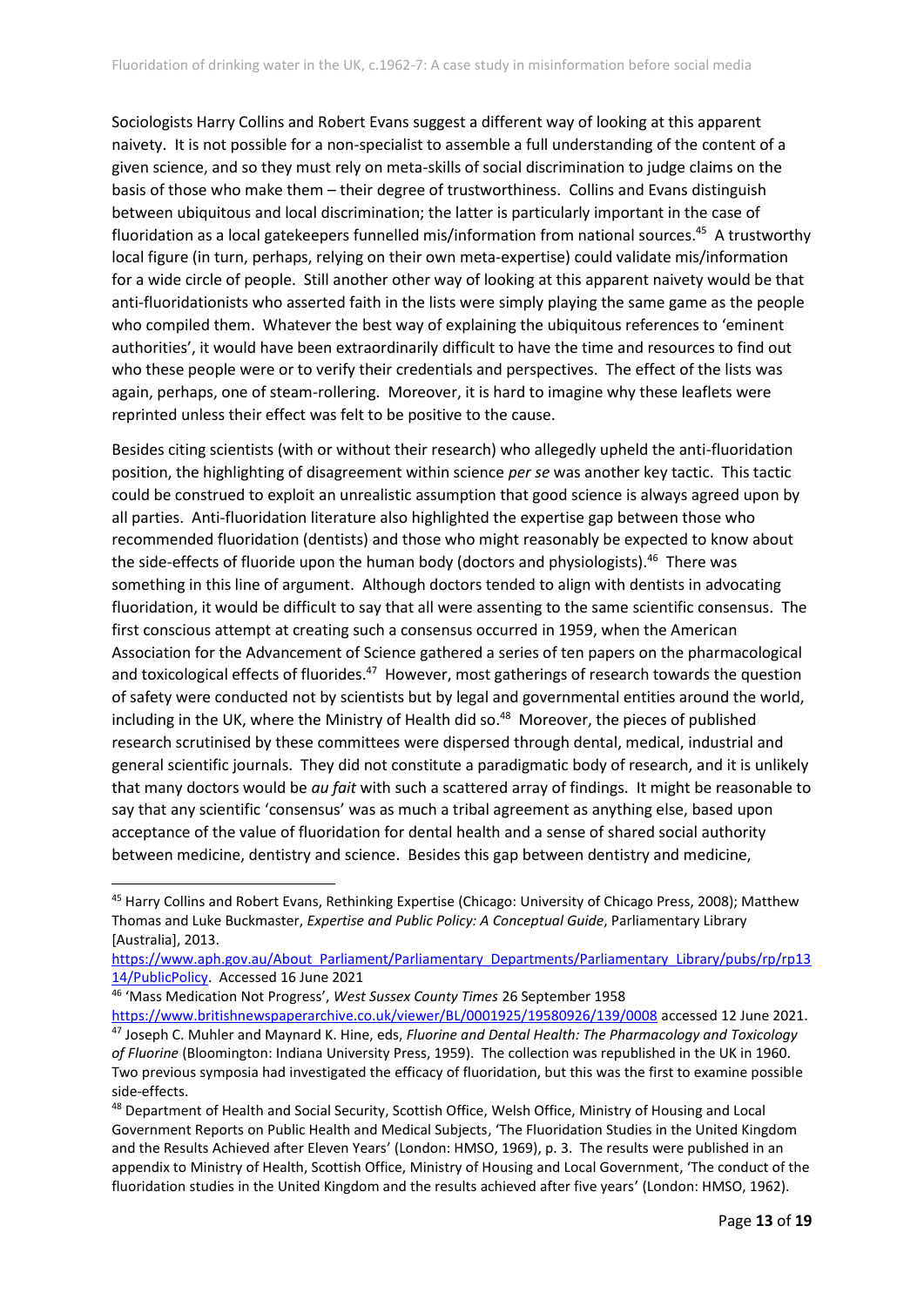correspondents of local newspapers also highlighted the mechanical and human vagaries of water treatment, and the varieties of human behaviour in regard to water consumption, each of which had its own body of expertise not referred to by the dentists and their allies.

A final category of misinformation about authorities concerned those places where fluoridation had been tried and subsequently discontinued (or not tried at all). Discontinuation played strongly as an argument for many newspaper correspondents.<sup>49</sup> The fact that the US, ahead of the UK in its trials, had discontinued many fluoridation projects suggested that there was a trajectory to the science of optimism-implementation-disenchantment from which Britain would do well to learn. Moreover, other European countries were cited as having decided against fluoridation. The implication of the propaganda was: what did they know that Britain did not? The facts of discontinuation and rejection were true, even if the trajectory of the information was not.

## <span id="page-14-0"></span>5. Pathways for mis/information

Pathways for the transmission of mis/information include people, and their motivations and behaviour, as well as the intrinsic plausibility of the mis/information itself. In this historic example, there were some people who were at the top of the chain, producing misinformation, and others and the bottom who were consuming it. In between lay those who were introduced to the claims of organisations such as the NPWA and in turn developed and transmitted them to others, thus acting as both consumer and producer. Local newspapers show evidence of local branches of the NPWA being set up, and these produced their own literature to distribute locally. Information and misinformation in anti-fluoride literature succeeded on the basis of its appeal to particular constituencies, and according to its epistemological (basis of knowledge) and rhetorical form.

#### <span id="page-14-1"></span>5.1 People and motivations in mis/information pathways

It is always difficult to attribute psychological conditions to historical actors, but one can make some educated guesses about the motivations of spreaders of mis/information, or at least describe their types. Some of the earliest objectors to water fluoridation were journalists. Fyfe Robertson, author of 'Hands off Our Drinking Water!' (*Picture Post*, 5 March 1955) was a medically-trained and respected journalist in the investigative tradition of George Orwell, on the look-out for stories where ordinary people had been – or might be – let down by the authorities. Possibly Robertson's Scottish identity played into an instinct that people far from London were particularly in need of a voice that spoke from a default position of scepticism when it came to their governance. Lord Douglas of Barloch, founder of the NPWA, was another early, left-wing critic of the policy. A Canadian émigré to Scotland, he shared with Robertson a humble background and a journalistic profession, afterwards moving through active Labour politics to colonial governance. Given their shared features of biography, one might reasonably attribute some overlap in motivation.

As the anti-fluoride movement gathered pace, establishment figures came to join it whose motivation was perhaps more of a visceral reaction against modernity. Britain was at the time constructing a novel, post-war culture whereby governance was broadly meritocratic and social-

<sup>49</sup> On 19 September 1963 the *East Kent Gazette* published a letter from a former East Kent Resident who had had emigrated to New Zealand, writing to say that fluoridation was being challenged in court and inviting correspondence[. https://www.britishnewspaperarchive.co.uk/viewer/bl/0002521/19630919/096/0006](https://www.britishnewspaperarchive.co.uk/viewer/bl/0002521/19630919/096/0006%20accessed%2012%20June%202021)  [accessed 12 June 2021.](https://www.britishnewspaperarchive.co.uk/viewer/bl/0002521/19630919/096/0006%20accessed%2012%20June%202021) Another representative letter cites over 100 US communities now withdrawn from Fluoridation schemes: *Kent & Sussex Courier* 6 December 1963.

<https://www.britishnewspaperarchive.co.uk/viewer/bl/0000483/19631206/086/0005> accessed 12 June 2021.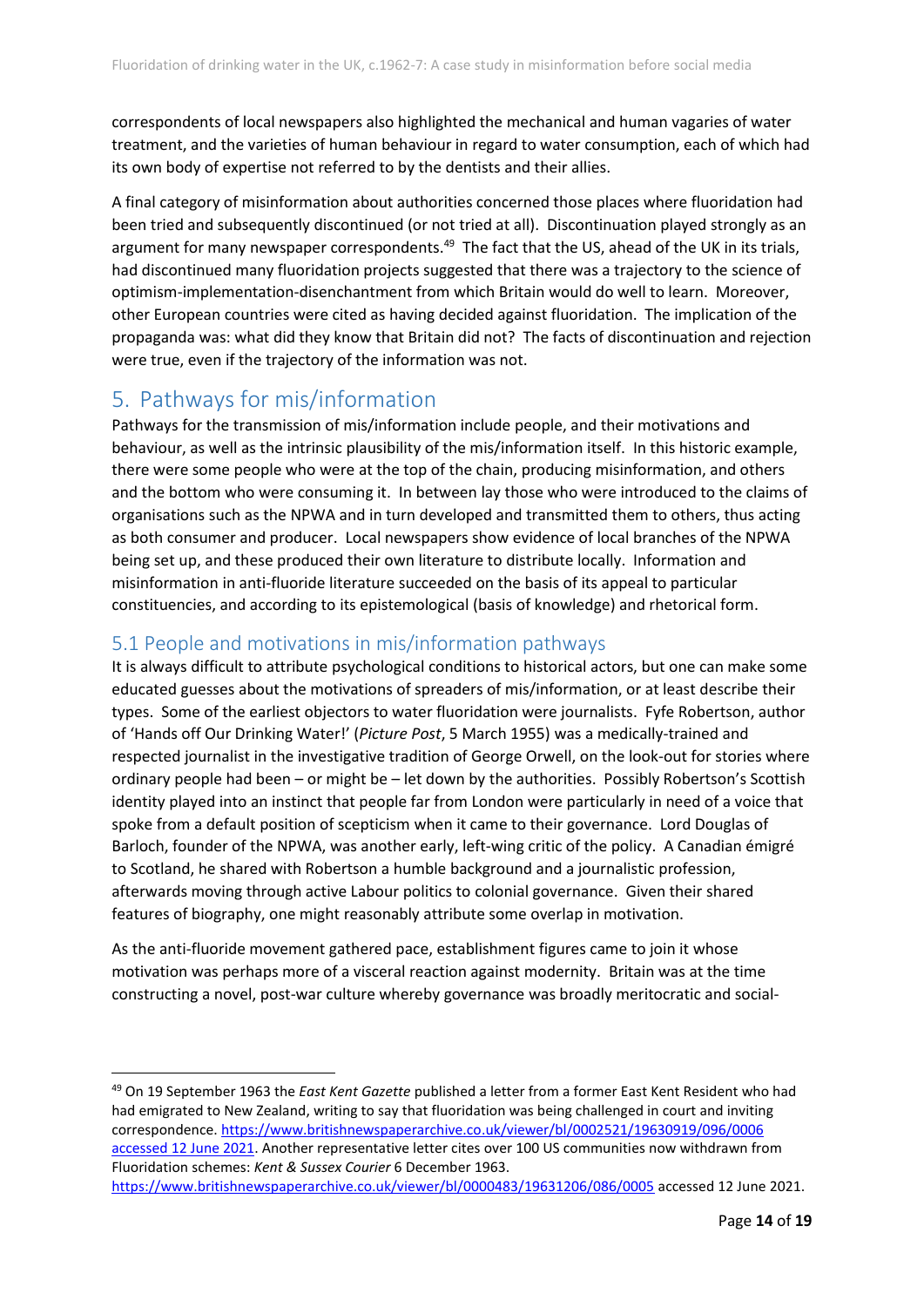democratic in nature.<sup>50</sup> There was a cadre of persons within the anti-fluoridation movement, particularly at the top end, but by no means only there, who felt somehow entitled but excluded from the new mood of governance. Prominent NPWA members very often had titles of civic recognition, whether wartime military titles or titles from the British honours system. It was as though they felt personally insulted by the fluoridation of drinking water, dreamt up by some bumptious clerk or boffin. References to Nazism in anti-fluoridation literature spoke, by antithesis, to strongly-held values of paternalistically upheld freedom, under threat from technocratic meddling. This sense of exclusion cut across party lines. In 1965, of the 26 MPs who wrote to the London *Times* to register their concern about fluoridation, 12 were Conservative and 14 Labour.

Women were also notably prominent within the anti-fluoride movement. They tended not to write the major booklets (in para-science, as in real science, men dominated). However, they did succeed in acting as celebrity figureheads for the movement, where men did not. One notable name in this regard was Barbara Cartland; another was the nutritionist, author and campaigner Doris Grant.<sup>51</sup> Mrs Joyce Mew, chairman [sic] of the British Housewives' League was also an early activist on the issue.<sup>52</sup> Through her, the League's members became aware of the cause. Women were highly visible in newspaper correspondence opposing fluoridation and in other newspaper items such as organisation of meetings. A notable number of these women – as visible in local newspapers – seem to have been wives of clergy, and their culturally conservative motivation may well align with those male establishment pillars who felt their paternalist authority was under threat. However, other female campaigners were characterised by the fiery investigative spirit of Fyfe Robertson. Unlike Fyfe, who saw himself as reporting by and for others, these women campaigned by and on behalf of themselves. Grant had previously campaigned against use of the agene process in Britain, a method of bleaching flour with nitrogen trichloride had been banned in the US in 1949 over safety concerns. Having been vindicated by contemporary science on this topic, Grant's risk-averse response to fluoridation seemed like a reasonable position for many women. One wonders whether, if Grant had been given more recognition by the medical establishment for her perspective on agenisation, her perspective on fluoride might not have had the particular power it derived from its status as underground knowledge. A number of women's (and some men's) letters to local newspapers moreover make reference to the fact that water is an essential element of life, a necessity for all households. The fact that fluoridation plans struck so 'close to home' made it all the more emotive and, arguably, a topic of special concern for women who conceived of themselves as guardians of the domestic sphere. The health of the foetus, the risk of trisomy 21 and the spectre of thalidomide all loom large in women's newspaper correspondence during the peak period of 1962-7.<sup>53</sup> Again, a more public acknowledgement of the medical establishment's failings vis-à-vis thalidomide might have changed the terms of the fluoride debate.

<sup>50</sup> Dennis Kavanagh. 'The Postwar Consensus', *Twentieth Century British History* 3.2 (1992): 175-190; see also Guy Ortolano, *The Two Cultures Controversy: Science, Literature and Cultural Politics in Postwar Britain* (Cambridge: Cambridge University Press, 2009).

<sup>51</sup> *Taunton Courier and Western Advertiser* 24 May 1958;<https://minervascientifica.co.uk/doris-grant/> accessed 14 June 2021.

<sup>52</sup> *Kent & Sussex Courier*, 28 August 1953,

<https://www.britishnewspaperarchive.co.uk/viewer/bl/0000483/19530828/002/0001> accessed 12 June 2021. 53 'Mainly for Women', *East Kent Times and Mail*, 17 September 1965

<https://www.britishnewspaperarchive.co.uk/viewer/bl/0003350/19650917/153/0011> accessed 12 June 2021.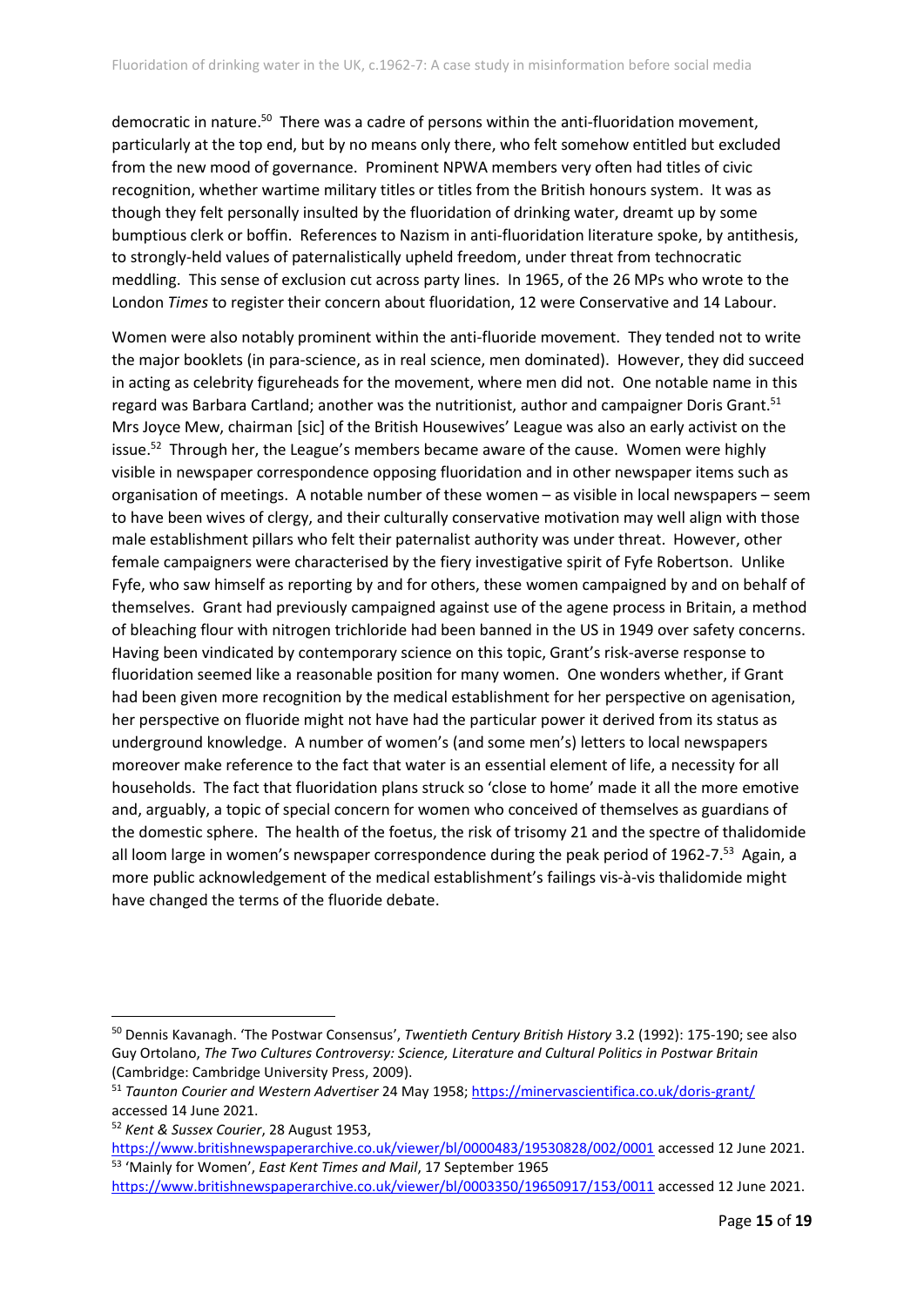## <span id="page-16-0"></span>5.2 Epistemological and rhetorical features of literature in mis/information pathways

An important epistemological (basis of knowledge) principle underpinned both the citing of medical evidence and division within the ranks of science. Anti-fluoridation leaflets and speakers exploited the difference between proving something and calling it into question. It is much easier to do the latter than the former. The anti-fluoridationists did not need to prove that fluoride was dangerous; they merely had to call into question the notion that it was safe, which could be done either by claiming medical side-effects, citing research that allegedly did so, or alleging division or uncertainty amongst scientists themselves. Accordingly, the typical structure for anti-fluoridation rhetoric was to take a claim made by the pro-fluoridationists (often in the form of a direct or imputed quotation used as a subheading) and then undermine it. In ordinary scientific conduct, this process of critique and emendation would be carried out through the cycle of research and peer-reviewed publication (and occasional retraction). In the pamphlets, there is a home-grown version of this scientific process at work, with the critical 'workings' of correction and clarification shown directly to the public. The influential book *Fluoridation: Errors and Omissions in Experimental Trials* (1959), though published by a bona fide scientist, chose to adopt this para-scientific mode in its second edition (1960). The author, Sutton, reprinted critical reviews of his book by the scientists whose work he had originally described, and interleaved rebuttals of their rebuttals. This could be interpreted (as it was by Sutton) as a necessity due to the biased editorial line, antipathetic to the anti-fluoride movement, of disciplinary journals. Alternatively, it could be interpreted as a means of making explicit a process of scientific critique and development normally hidden from the public.

It is striking that pro-fluoridation propaganda (such as the 1965 Ministry of Health Report no. 105, 'Fluoridation') used the same format as did anti-fluoridationists to undermine the latter's claims. They too structured their leaflets according to commonly held opinions, which were then rebutted. They too cited authorities whose endorsement was supposed to sway the reader. The profluoridationists were also just as guilty of using unreferenced 'facts' to support their case as were their opponents. The trope of a person needing to drink 'two and a half bathfuls' of fluoridated water to suffer ill effects was in fact a recycled factoid from a 1957 pamphlet published in the US by Louis Dublin, the retired head of Metropolitan Insurance Co., Statistical Branch.<sup>54</sup> As a result, it was difficult for readers to see what was different about the methods and positions of the two sides.

Sociologists have pointed out the power asymmetries of the fluoridation debate in Australia; because the most powerful authorities determined that fluoridation was the 'scientific' way, there was no necessity for the fluoridators to prove their case.<sup>55</sup> However, epistemologically speaking, a piece of misinformation has the same value as a piece of information that happens to be true, but is circulated with invalid evidence to support it. It is not a constructive tactic to point out and blame misinformation if correct information is indistinguishable from it in rhetorical and epistemological form.

When arguments are considered from a teleological, top-down perspective (judged on the basis of whether they tend to support a sensible policy) then misinformation can succeed and correct information can fail. Many anti-fluoridationists made excellent arguments from the perspective of public health. Why not put fluoride in school milk? Why not focus efforts on stamping out smoking

<sup>54</sup> The claim is made in Ministry of Health, 'Fluoridation' (London: HMSO, 1965). 2.5 bathfuls was Dublin's estimate of the quantity needed to produce mild symptoms; 50 bathfuls, he judged lethal; cited in 'Medicine: Figures and Facts', *Time* 22 July 1957.

<sup>55</sup> Brian Martin, 'Analyzing the Fluoridation Controversy: Resources and Structures', *Social Studies of Science* 18.2 (1988): 331–363; pp. 336-7.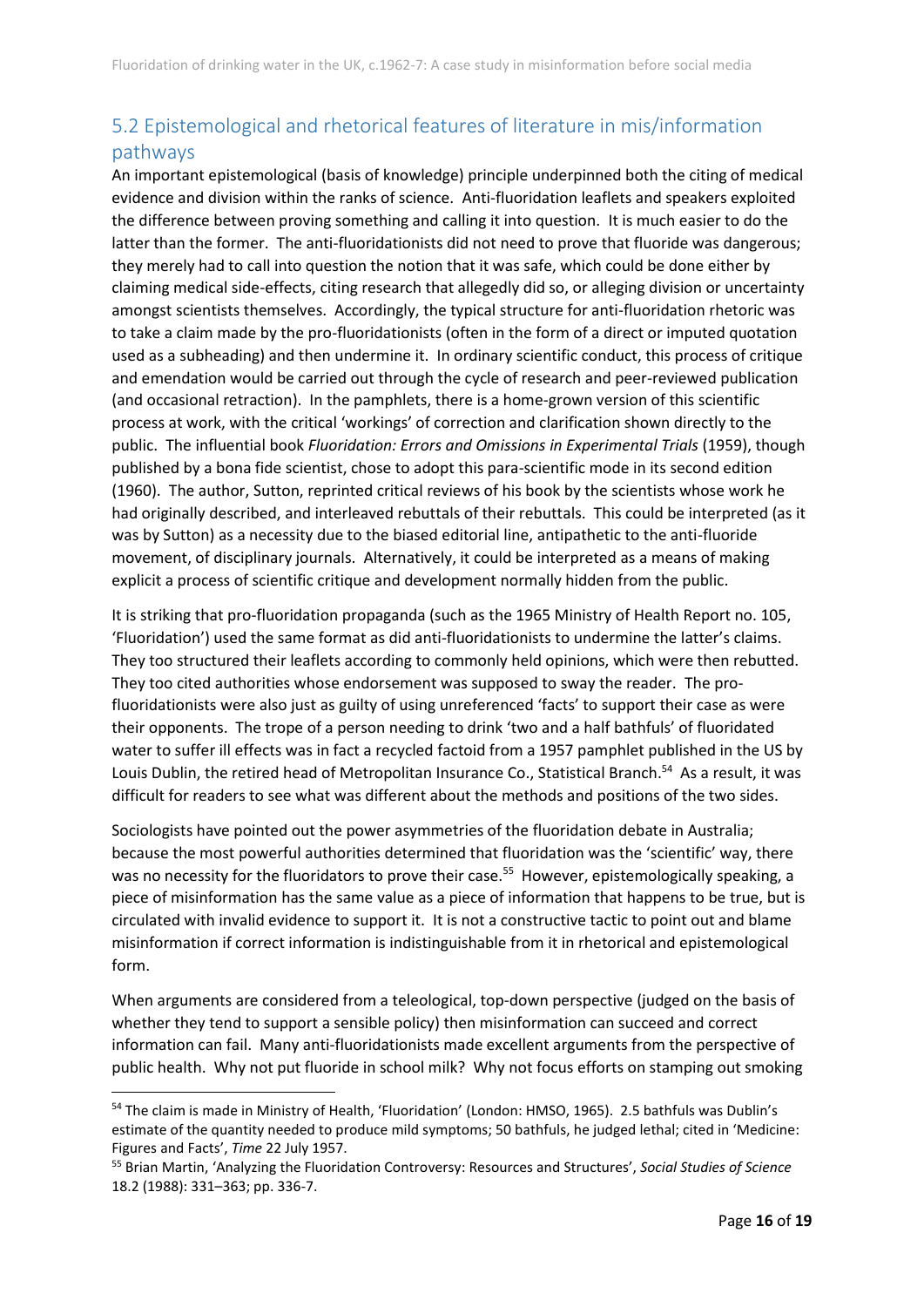instead? These perfectly sensible suggestions tended to sweep misinformation into a slipstream of apparent legitimacy.

Such reasonable proposals were never addressed by authorities, because it was never clear whose responsibility they were to address. They highlight the hopelessly tangled skein of science, medicine and governance that pertained in this case.<sup>56</sup> It was not the business of scientists to produce policy; but if governors did not explicitly ask scientists to do so, then they were liable to take conclusions made for one set of questions and applied them to another. To put it another way, scientists said 'fluoridation is best', and governors transposed their answer to another context; the question 'best in what regard?' fell between the cracks. For scientists, fluoridation is better than no fluoridation, while in the political sphere, the statement means 'fluoridation is better than other policies or priorities', whether within or beyond dental care. If governors had sought the opinion of scientists on an explicitly policy-based platform, the conversation might have been different.

The 1962 invitation to fluoridate water supplies, issued by the Ministry of Health to local authorities, was the moment when this tangled skein pulled into a vicious knot. Local authorities were in no way scientifically literate, and were dependent on the national Ministry of Health for guidance, which in turn had jumbled science and politics in its presentation of information. There was no point in antifluoridationists, even if they had good scientific information, having a scientific conversation with local decision makers, since the latter had only a second-hand version of the facts that was already intermingled with politics. They could only raise their voices ever louder, voicing ever more extreme claims.

## <span id="page-17-0"></span>6. Conclusion

Purported information crossed international borders easily during the mid-twentieth century. A relatively small number of people, notably at the NPWA, succeeded in packaging it into a form that would influence larger numbers of people, and through them, policies for everybody. The motivations of these top-level gatekeepers were mixed; genuine concern was arguably intermixed for some with a sense of losing social status, or, in the case of women, not having it in the first place. The success of anti-fluoridationists came in part from the fact that they appealed to fundamental concerns amongst the general populace. They also exploited epistemological asymmetries of proof and disproof, as well as a lack of sociological realism about the ability of science to reach irrefutable proofs. Scientists and governors facilitated these strategies by failing to engage in conversations about legitimate doubt, and by presenting science as an unrealistically monolithic method and entity. The role of local gatekeepers in transmitting the work of the national facilitators was crucial. The more localised the mis/information and its sources, the more effective (and more incendiary) it was. Given that social media are best regarded as a radical extension of the private sphere, this presents particular challenges for the present day. Finally, misinformation can be regarded in this episode as a resort of desperation, blooming at policy-making crunch points. Local policy decisions built over structural communication hiatuses between dentists and doctors; between both of these professions and national policy-makers; and between national policy-makers and local

<sup>56</sup> For more on science and governance see Sheila Jasanoff, ed., *States of Knowledge: The Co-production of Science and the Social Order* (New York: Routledge, 2004); and Don Leggett and Charlotte Sleigh, eds, *Scientific Governance in Britain, 1914-79* (Manchester: Manchester University Press, 2016); and for discussion of these themes in recent context see Stephen J. Hilgartner, Benjamin Hurlbut and Sheila Jasanoff, 'Was "Science" on the Ballot? Labeling Dissent as "Anti-Science" is Bad Social Science and Bad Politics', *Science* 26 February 2021: 893-4.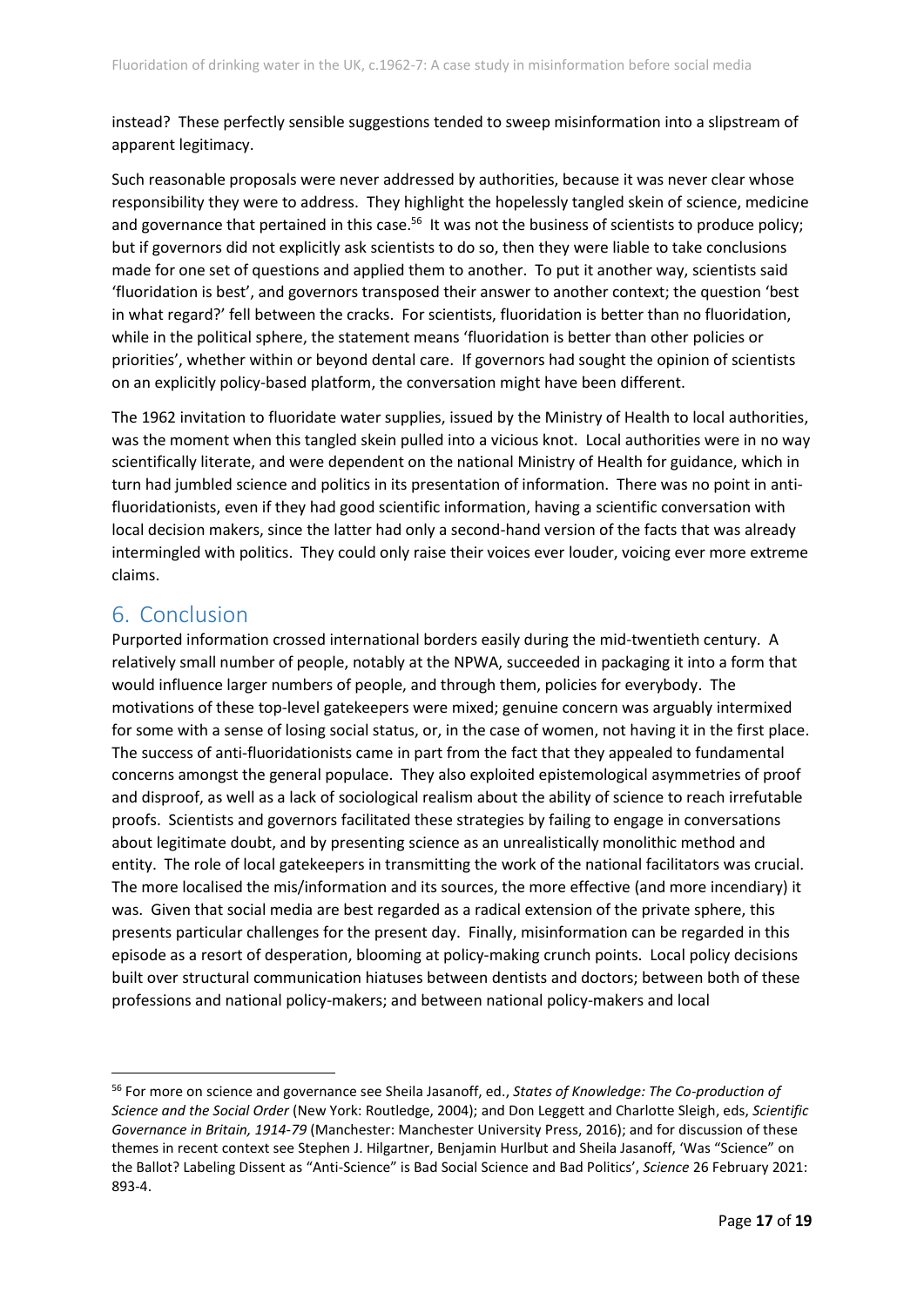implementation bodies. Misinformation was the loudest possible protest in a system that made reasoned discussion all but impossible.

### <span id="page-18-0"></span>Bibliography of substantial published sources

Blakemore, C., and S. Jennett, (2001), 'Thalidomide', in *The Oxford Companion to the Body* (Oxford: Oxford University Press, 2021). Retrieved 7 June 2021, from [https://www.oxfordreference.com/view/10.1093/acref/9780198524038.001.0001/acref-](https://www.oxfordreference.com/view/10.1093/acref/9780198524038.001.0001/acref-9780198524038-e-943)[9780198524038-e-943.](https://www.oxfordreference.com/view/10.1093/acref/9780198524038.001.0001/acref-9780198524038-e-943)

Borrett, David J., *Something in the Water: The Anti-Fluoride Campaign in Andover 1955-1958* (Andover History and Archaeology Society, 2002)

Collins, Harry, and Robert Evans, *Rethinking Expertise* (Chicago: University of Chicago Press, 2008)

Department of Health and Social Security, Scottish Office, Welsh Office, Ministry of Housing and Local Government Reports on Public Health and Medical Subjects, 'The Fluoridation Studies in the United Kingdom and the Results Achieved after Eleven Years' (London: HMSO, 1969)

Fischer, Frank, *Citizens, Experts, and the Environment: The Politics of Local Knowledge* (Durham, NC: Duke University Press, 2000)

Freeze, R. Allan, and Jay H. Lehr, *The Fluoride Wars: How a Modest Public Health Measure Became America's Longest-Running Political Melodrama* (Hoboken, New Jersey: Wiley, 2009)

Gaudin, R. F. Boyd, *The Fluoridation Fallacy: A Commentary on Official Statements Which support the Fluoridation of Public Water Supplies* (Rochford, Essex: privately published?, 1961)

Hilgartner, Stephen J., Benjamin Hurlbut and Sheila Jasanoff, 'Was "Science" on the Ballot? Labeling Dissent as "Anti-Science" is Bad Social Science and Bad Politics', *Science* 26 February 2021: 893-4

Irwin, Alan, and Brian Wynne, eds., *Misunderstanding science? The Public Reconstruction of Science and Technology* (Cambridge: Cambridge University Press, 2003)

Jasanoff, Sheila, ed., *States of Knowledge: The Co-production of Science and the Social Order* (New York: Routledge, 2004)

Kavanagh, Dennis, 'The Postwar Consensus', *Twentieth Century British History* 3.2 (1992): 175-190

Leggett, Don, and Charlotte Sleigh, eds, *Scientific Governance in Britain, 1914-79* (Manchester: Manchester University Press, 2016)

Martin, Brian, 'Analyzing the Fluoridation Controversy: Resources and Structures', *Social Studies of Science* 18.2 (1988): 331–363

Martin, Brian, 'The Sociology of the Fluoridation Controversy: A Reexamination', *The Sociological Quarterly* 30.1 (1989): 59–76

Ministry of Health, 'Fluoridation of Domestic Water Supplies in North America as a Means of Controlling Dental Caries: Report of the United Kingdom Mission, Feb-April 1952' (London: HMSO, 1953)

Ministry of Health, 'Fluoridation' (London: HMSO, 1965)